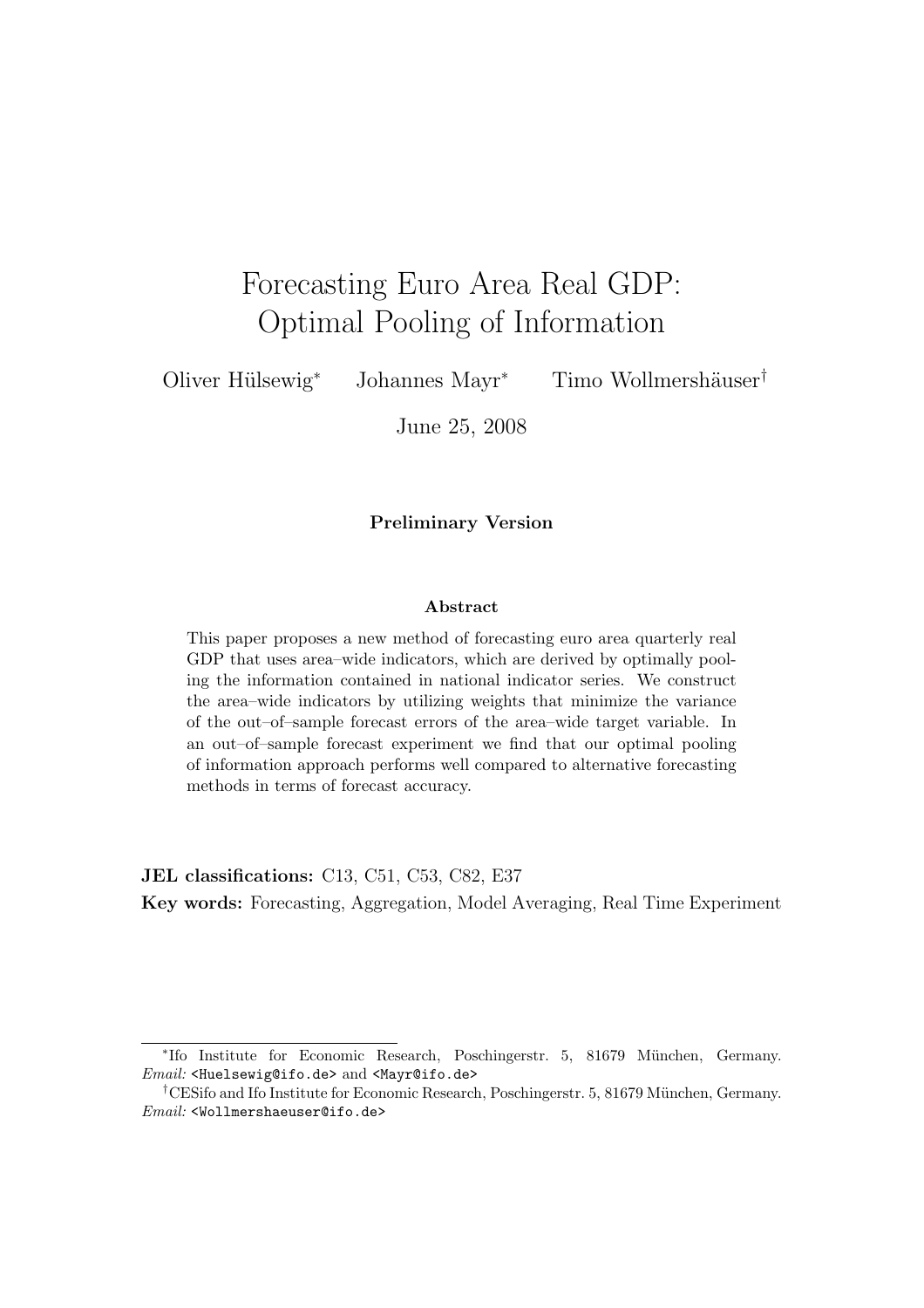# 1 Introduction

Since the first official release of euro area quarterly real GDP is published by Eurostat several weeks after the end of each quarter, a prompt assessment of the current state of the economy is appreciable. Timely information is contained in business cycle indicators – e.g. industrial production, confidence surveys or composite indicators – that are more promptly available. Forecasts of euro area quarterly real GDP are frequently derived by means of bridge models that explicitly incorporate such business cycle indicators.

In the euro area, business cycle indicators are typically collected at a national level by national statistical agencies or national survey institutes. In such a data–rich environment professional forecasters who aim at predicting euro area quarterly real GDP, can choose between two forecast strategies: pooling of forecasts and pooling of information (Diebold and Lopez, 1996). Pooling of forecasts uses national indicator series as predictors in the bridge model equations. One strategy is to produce a large number of forecasts of euro area real GDP growth rates by employing various parsimonious models and to combine them to a single forecast of the area–wide target variable. The optimal weighting scheme thereby takes the correlations of the forecast errors of each model into account (Bates and Granger, 1969). Alternatively, real GDP growth rates of each euro area member country can be forecasted separately and then be aggregated to a single euro area real GDP growth rate by using the relative economic weight of each member country (Marcellino, Stock, and Watson, 2003). Both strategies, however, entail a trade–off between the informational gain of using disaggregate national data and the risk of higher specification errors due to the need to estimate a large number of regression models.

Pooling of information generates a projection of euro area real GDP growth rates by using area–wide indicators as predictors that combine the information of the national indicators. It thereby reduces the number of regressions to one. The simplest strategy is to employ the area–wide indicators which are provided by Eurostat or other institutions – e.g. the European Commission or the OECD – and which are economically weighted averages of national indicators. Alternatively, professional forecasters frequently combine the set of national information by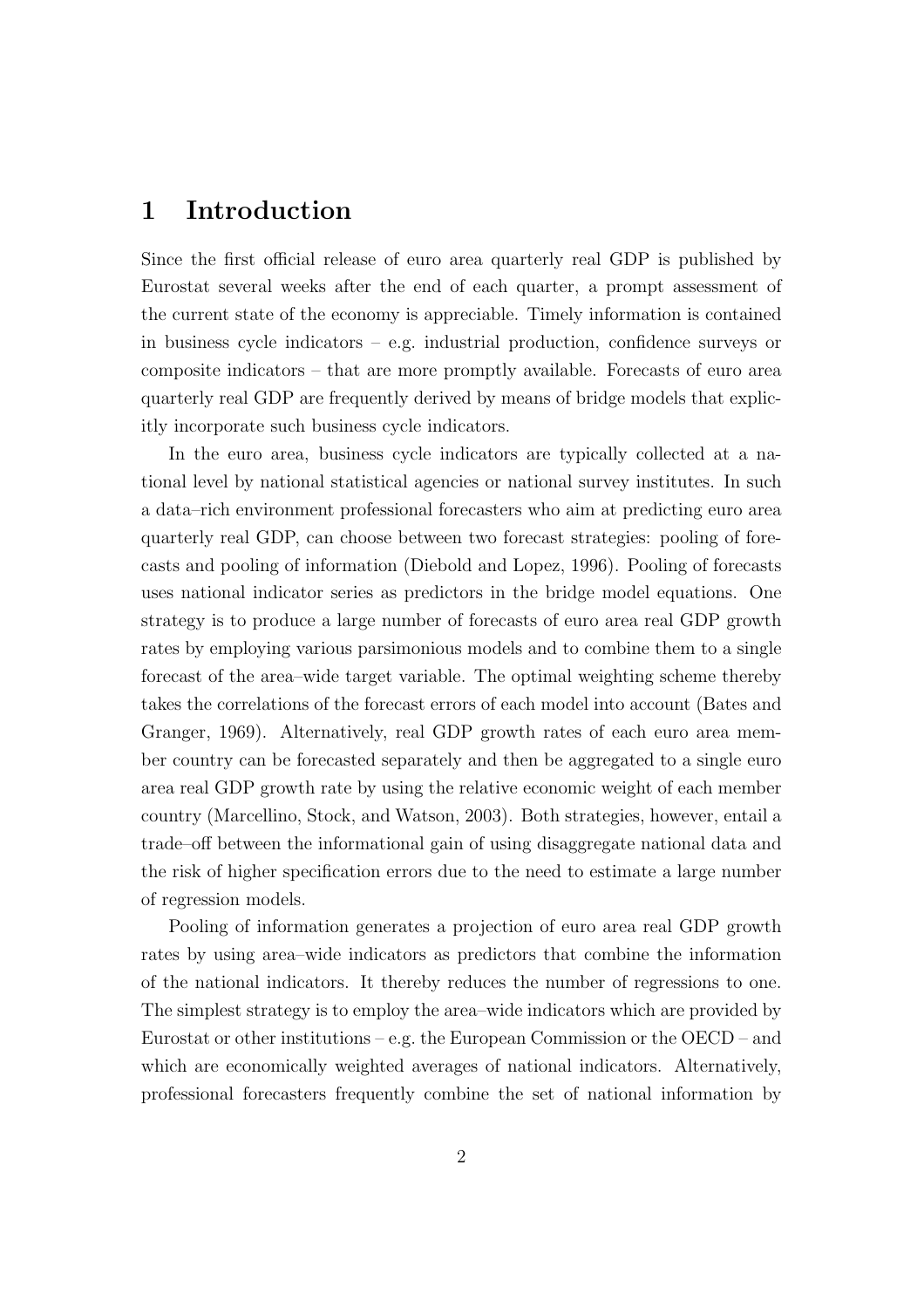extracting common dynamic factors or principal components (Forni, Hallin, Lippi, and Reichlin, 2000, and Stock and Watson 2002).

This paper proposes a new method of forecasting euro area quarterly real GDP that uses area–wide indicators, which are derived by optimally pooling the information contained in national indicator series. We construct the area–wide indicators by utilizing weights that minimize the variance of the out–of–sample forecast errors of the aggregate target variable. By allowing a pre–aggregation of individual information to national indicator series, the optimal pooling of information problem is reduced to a manageable number of variables, which avoids the construction of a *super model* whose computation is often deemed to be prohibitively costly or even impossible (Timmermann, 2005).

To evaluate the forecast performance of our optimal pooling of information approach, we focus on three euro area business cycle indicators, which are all available at both the area–wide and the national level: the Industrial Production Index (IPI), the Economic Sentiment Indicator (ESI) of the European Commission and the CESifo World Economic Survey (WES) indicator for the euro area. The forecast models are specified as Autoregressive Distributed Lag (ADL) models, which are estimated by employing a model averaging strategy in order to reduce the problems associated with selecting a certain lag length. In a first step, we evaluate the full potential gain of the optimal pooling of information approach and analyze the weighting scheme. Our main result is that, compared to economically weighted indicators, optimally pooled area–wide indicators significantly reduce the out–of–sample mean squared forecast errors (MSE) for euro area quarterly real GDP growth by 40% on average. Furthermore, we find that the optimal weights derived from shorter optimization windows are almost identical to those derived from the entire out–of–sample window. These results indicate a certain stability of the optimal weights and support the application of our approach in real–time.

In a second step, we evaluate the applicability of the optimal pooling of information approach in real–time by employing a pseudo out–of–sample forecast experiment, in which optimally pooled area–wide indicators are computed using only ex–post information that would have been available in real–time. The optimized weights are thereby derived from a recursive growing optimization window,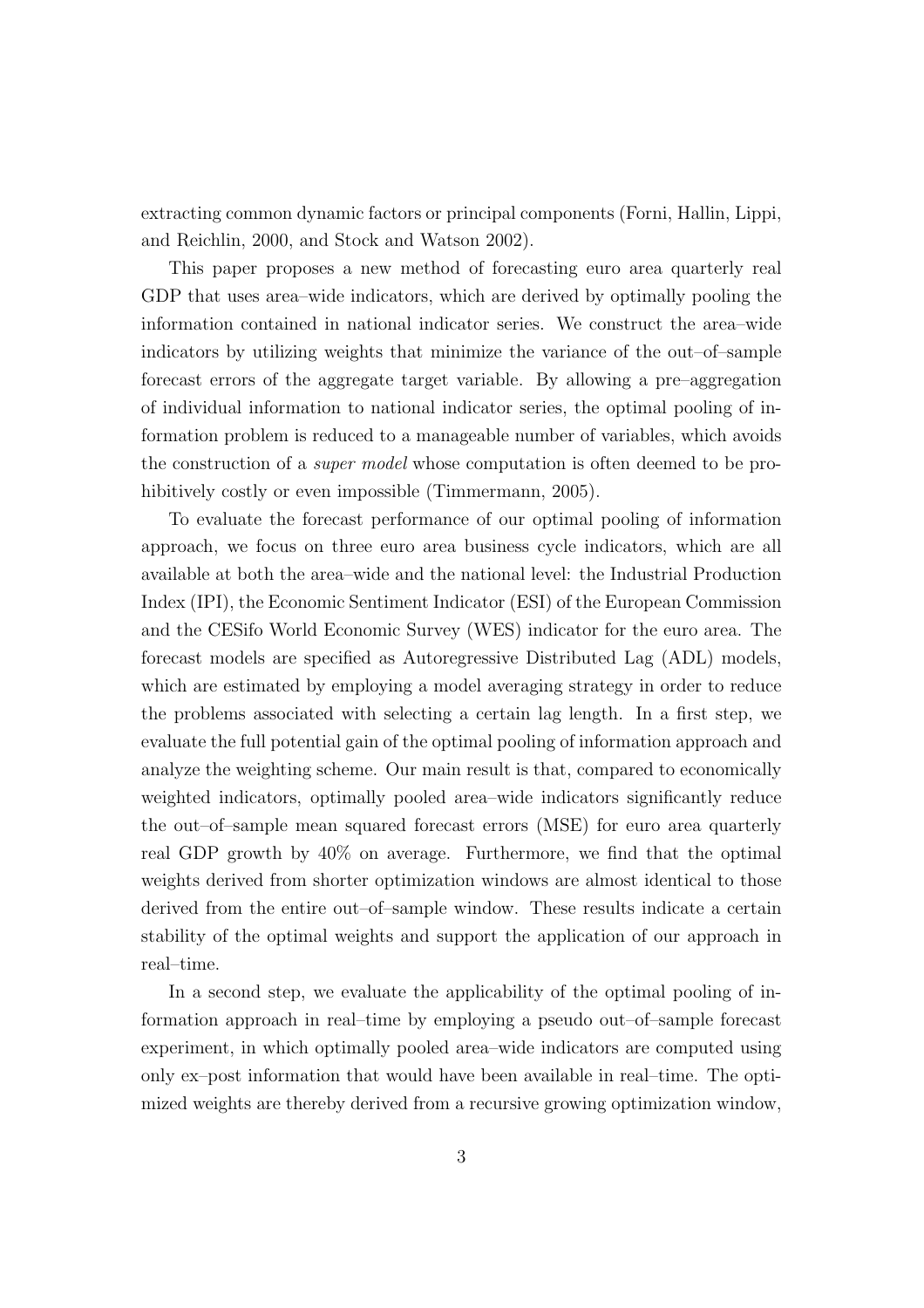which is then excluded from the forecast evaluation process. The performance of the optimal pooling of information approach is thereby compared to a number of alternative forecasting methods, which include pooling of forecast strategies, i.e. optimal combination of area–wide GDP forecasts and aggregation of national GDP forecasts, as well as competing pooling of information strategies that rest on economic weights and OLS weights in addition to constructed area–wide indicators that are derived from principal components analysis and dynamic factor models. We find that the optimal pooling of information approach generally performs well compared to the competing forecasting methods in terms of forecast accuracy as measured by the out–of–sample forecast MSE.

The remainder of the paper is structured as follows. Section 2 reviews the traditional forecast strategies. In Section 3 we introduce the optimal pooling of information approach. In Section 4 we present our forecast experiment. We describe the forecast models applied, introduce the data set and discuss the empirical results, which refer to (i) the use of ex–ante information and (ii) to the use of ex–post information. Section 5 summarizes and concludes.

## 2 Review of Traditional Forecast Strategies

For an overview of the traditional forecast strategies we introduce the following notations. Suppose we forecast the aggregate target variable  $Y_t$  – i.e. euro area quarterly real GDP growth – using a broad set of disaggregate information variables, denoted by  $X_{i,t}$ , where t is time and i refers to the disaggregate unit, i.e. the member states of the currency area. The number of disaggregate units is given by  $K$ . The data sample that is available for the forecast experiment ranges from  $t = 1, \ldots, \Theta_2$ . The forecast model is estimated recursively over the estimation window [1, T], with T gradually increasing from  $\Theta_0$  to  $\Theta_2 - 1$ , where  $1 < \Theta_0 < \Theta_2 - 1.$ 

The one–step–ahead out–of–sample forecasts of the area–wide target variable, denoted by  $\widehat{Y}_{T+1|T+1}$ , are computed for  $T+1$  using the national information already available at  $T + 1$ <sup>1</sup> As T increases from  $\Theta_0$  to  $\Theta_2 - 1$ , the number of

<sup>1</sup>Since in our set–up the current quarter is estimated, the literature often uses the notion 'nowcast' instead of forecast (Domenico, Reichlin, and Small (2006)).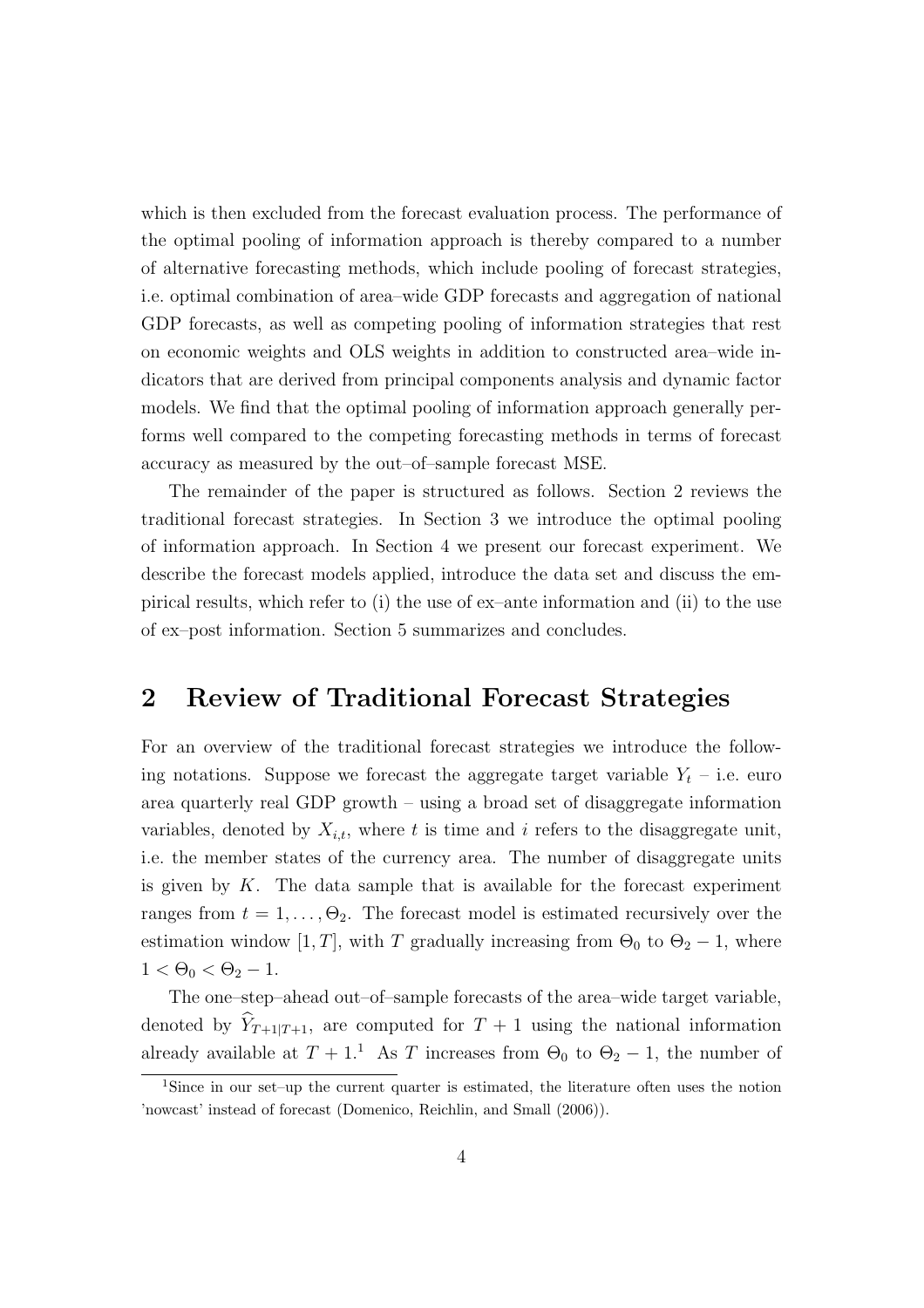

Figure 1: Time structure of the estimation and forecasting procedures

out–of–sample forecasts is given by  $\Theta_2 - \Theta_0$ . The performance of the different forecast strategies is evaluated by computing the MSE for each model over the forecast evaluation window  $[\Theta_0 + 1, \Theta_2]$  on the basis of the out–of–sample forecast errors  $\widehat{\varepsilon}_{T+1|T+1} = Y_{T+1} - \widehat{Y}_{T+1|T+1}$ . Figure 1 outlines the time structure of the estimation and forecast evaluation window.

Notice that in the following we use a static structure of the forecasting models to keep the review as simple as possible. Later in the empirical part of the paper, we allow for more dynamics.

### 2.1 Pooling of Forecasts

Pooling of forecasts summarizes the combination of two or more individual forecasts to generate one single, pooled forecast. The idea of improving the accuracy of predictions regarding a certain target variable by combining the forecasts of different models was developed by Bates and Granger (1969) and Granger and Ramanathan (1984) and mainly follows the ideas of portfolio optimization and diversification gains. A large number of theoretical and empirical studies – see e.g. Timmermann (2005) and Stock and Watson (2004) – have shown the superiority of combined model based predictions.

In the context of forecasting euro area quarterly real GDP, three strategies have been proposed for combining single forecasts, which are derived from national indicator series using a multiple equation set–up. The crucial issue in all strategies is the determination of an adequate weighting scheme.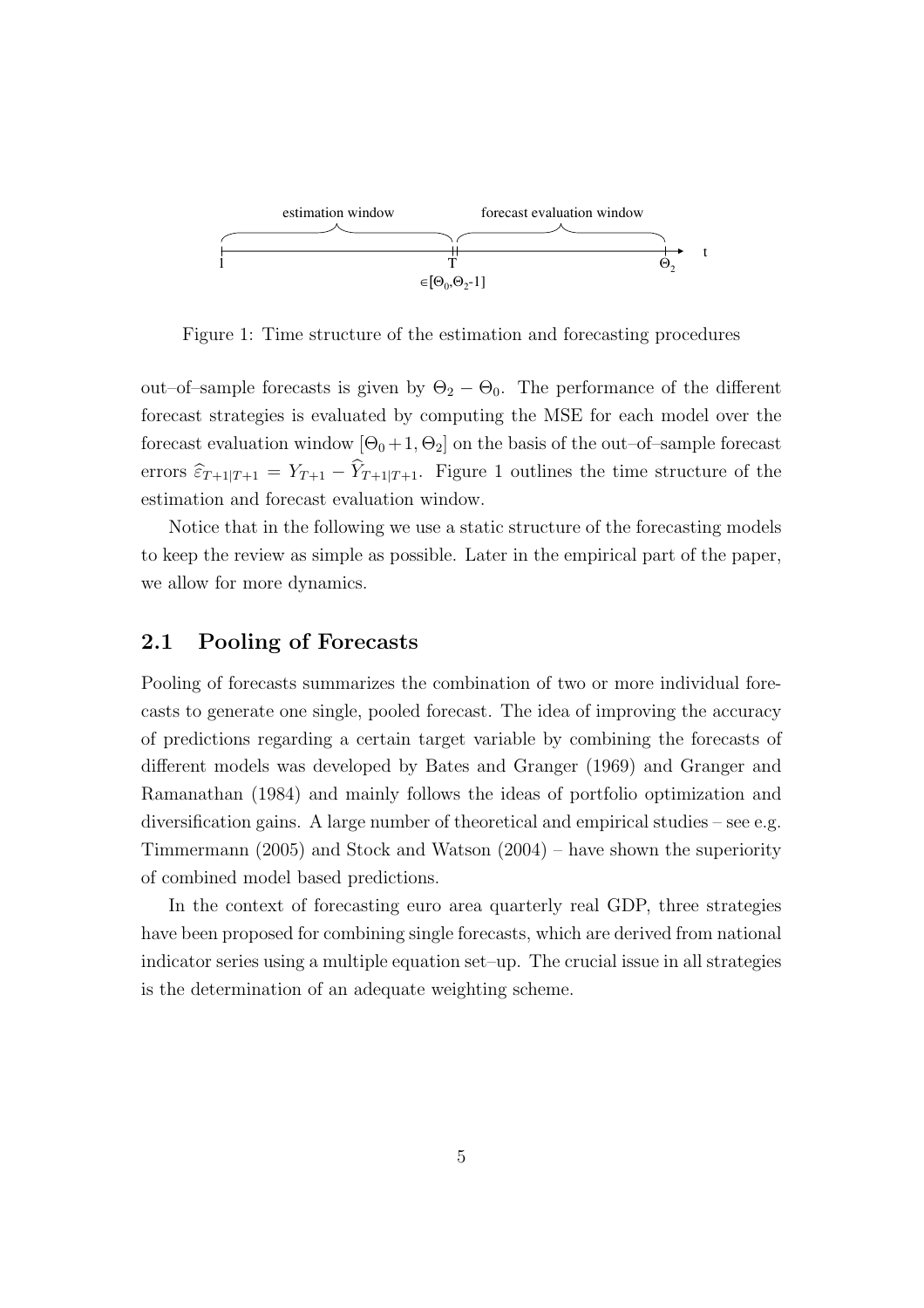#### 2.1.1 Optimal Combination of Area–Wide GDP Forecasts

In the first strategy the following forecasting model is estimated for each of the K national indicators over the period  $t = 1, ..., T$ :

$$
Y_t = \delta + c_i X_{i,t} + \varepsilon_{i,t}.\tag{1}
$$

The K forecasts resulting from the models are then linearly combined to a single forecast for the area–wide target variable according to:

$$
\widehat{Y}_{T+1|T+1} = \sum_{i=1}^{K} \omega_i \widehat{Y}_{T+1|T+1}^i,
$$
\n(2)

where the superscript i attached to  $\widehat{Y}_{T+1|T+1}$  denotes the forecast of the area–wide target variable obtained from the model using the national indicator  $X_{i,t}$ .

The optimal weights  $\omega_i$  of the single forecasts, and hence the weights attributed to each model, depend on the model's out–of–sample performance. Under the assumption that the forecasts are unconditionally unbiased, the  $\Theta_2 - \Theta_0$ out–of–sample forecast errors of model i,  $\hat{\varepsilon}^i_{T+1|T+1} = Y_{T+1} - \hat{Y}^i_{T+1|T+1}$  with  $T =$  $\Theta_0, \ldots, \Theta_2 - 1$ , are normally distributed around zero with variance  $\sigma_i^2$  and covariance  $\rho_{ij}\sigma_i\sigma_j$  for  $j=1,...,K$ . Defining  $\omega$  as the  $K\times 1$  vector containing the weights of each model and  $\Sigma_{\hat{\varepsilon}}$  as the  $K \times K$  variance–covariance matrix of the out–of–sample forecast errors, the optimal weights are obtained from minimizing the variance of the combined out–of–sample forecast error:

$$
\boldsymbol{\omega}^{opt} = \arg \min_{\omega} \left[ \boldsymbol{\omega}' \boldsymbol{\Sigma}_{\hat{\varepsilon}} \boldsymbol{\omega} \right] \text{ s.t. } \sum_{i=1}^{K} \omega_i = 1. \tag{3}
$$

Assuming linear relationships, optimal weights can be derived by ordinary least squares, regressing realizations of the target variable  $Y_t$  on the K–vector of forecasts  $\widehat{Y}_{T+1|T+1}^i$  and a constant term. The weights are thereby assumed to be non–negative and to sum up to unity. A major benefit of the combination of forecasts approach is the possibility of including a large number of candidate regressors in forecasting a certain target series without of running into the problem of overparametrization or overfitting. However, as the data generating process is typically unknown, the need to specify a large number of parsimonious regression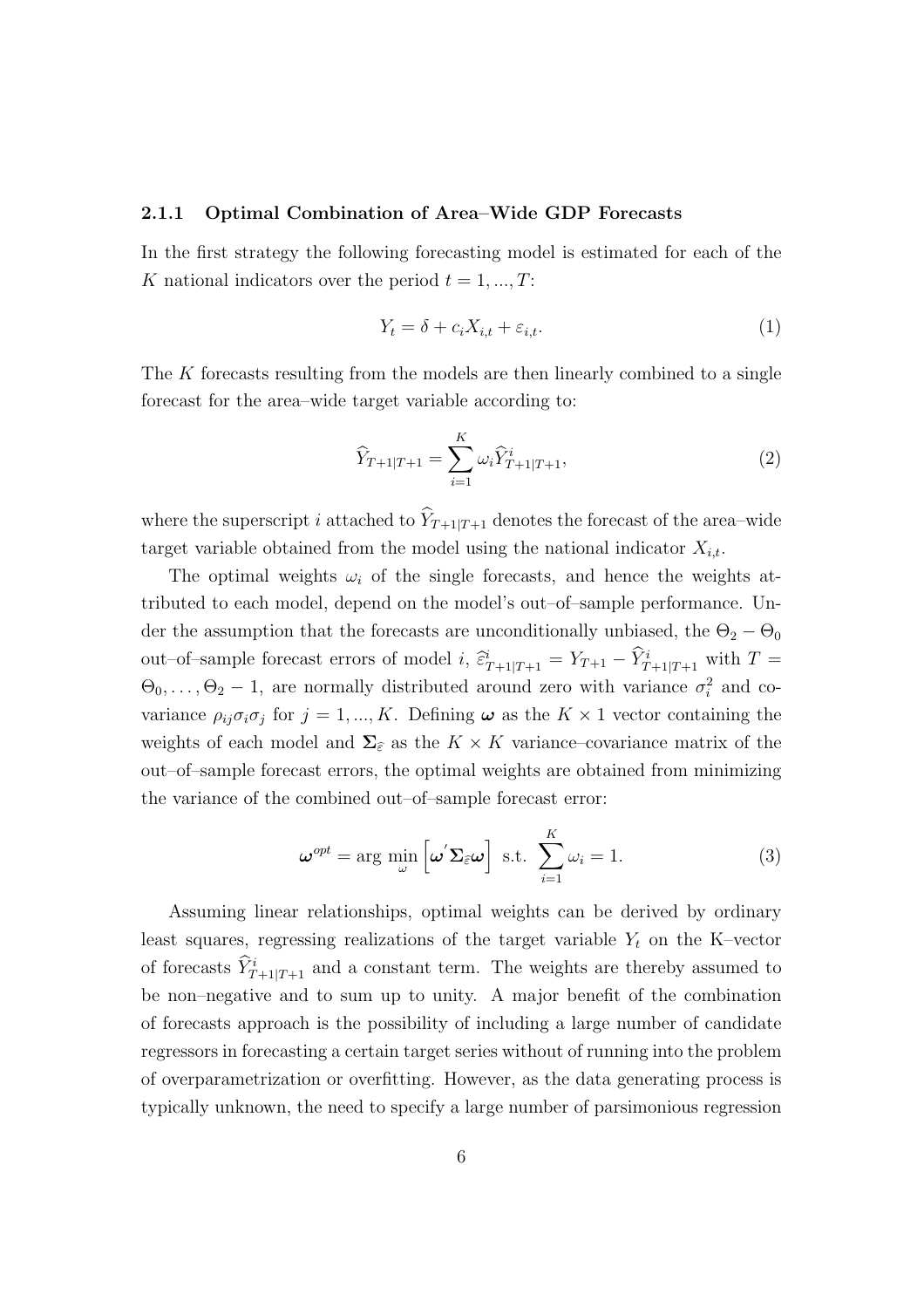models may lead to high specification errors (Lütkepohl, 1987). Another challenge of the approach is the estimation of the variance–covariance matrix  $\Sigma_{\varepsilon}$ . If the number of models  $K$  increases, the computation of optimal weights may become very complex. Furthermore, the optimal weights may not be estimable if the optimization window is too short.

#### 2.1.2 Equally Weighted Combination of Area–Wide GDP Forecasts

A simplification of the optimal combination approach is the use of equal weights, which particularly solves the computation problem. Concerning the forecast performance of equally weighted combinations, Timmermann (2005) derives conditions, under which the simple average of a number of forecasts outperforms single model based forecasts as well as more elaborated weighting schemes. Among others, Stock and Watson (2004) provide evidence for the superiority of the equal weighting scheme in a broad empirical application, thereby confirming the so– called forecast combination puzzle.

#### 2.1.3 Aggregation of National GDP Forecasts

According to Marcellino, Stock, and Watson (2003) the third strategy is to aggregate national real GDP forecasts to a single euro area real GDP forecast. The following forecasting model is estimated for each member country of the monetary union  $i = 1, \ldots, K$  over the period  $t = 1, \ldots, T$ :

$$
Y_{i,t} = \delta_i + c_i X_{i,t} + \varepsilon_{i,t}.\tag{4}
$$

Building on these equations, forecasts of euro area real GDP growth are generated by computing weighted averages of the national predictions:

$$
\widehat{Y}_{T+1|T+1} = \sum_{i=1}^{K} \omega_i \widehat{Y}_{i,T+1|T+1} = \sum_{i=1}^{K} \omega_i \widehat{\delta}_i + \sum_{i=1}^{K} \omega_i \widehat{c}_i X_{i,T+1},
$$
\n(5)

where  $\omega_i$  are economic weights (e.g. GDP shares), reflecting the relative importance of country i in the monetary union.

In contrast to the optimal combination approach, the weighting of national information  $X_{i,t}$  is not derived from the minimization of the variance of the out–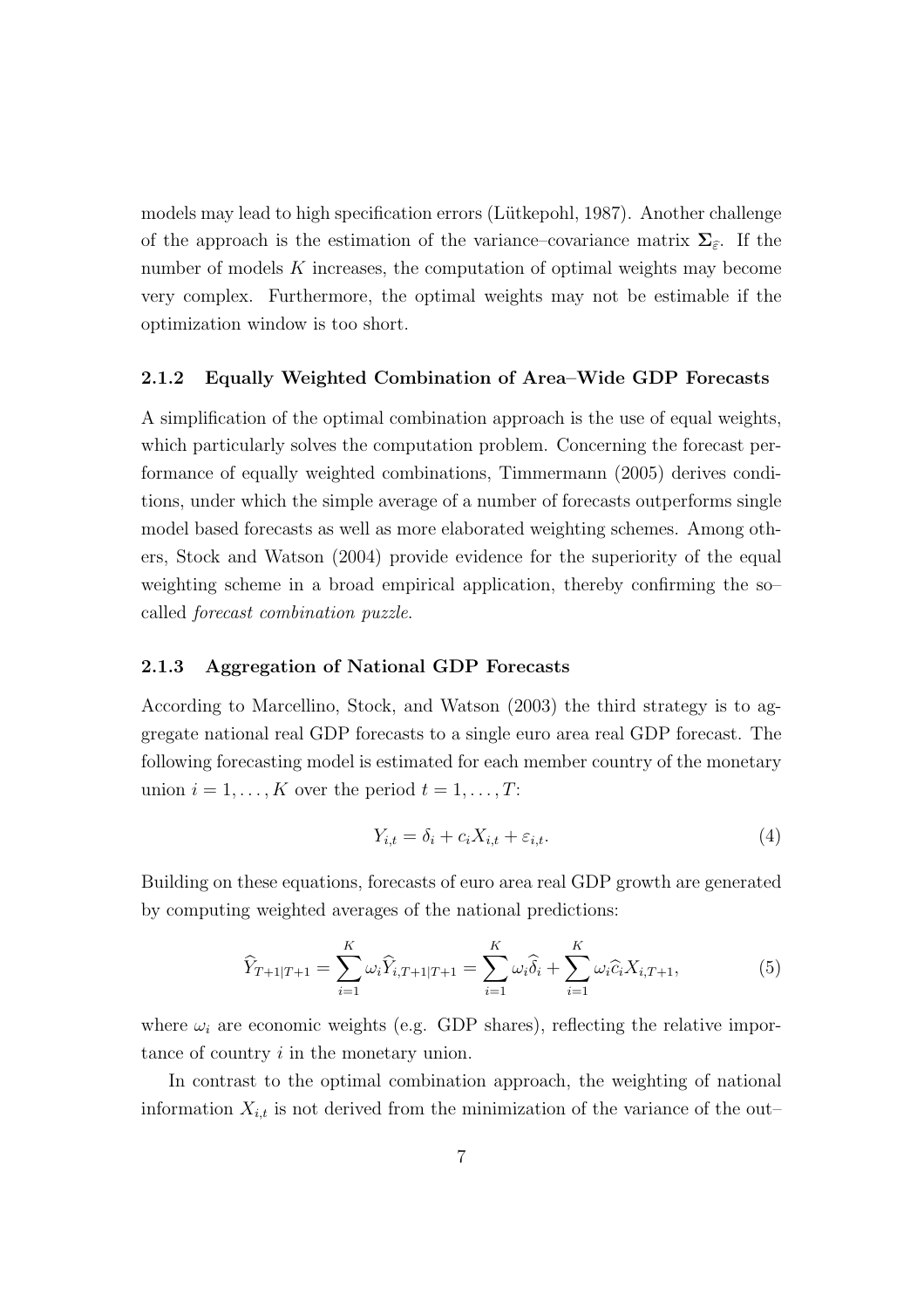of–sample forecast error, but is influence by both, the in–sample fit of the disaggregate model for country i and the economic weight of country i (see equation (5)). As before, the approach hardly suffers from the problem of overfitting. However, due to the need to specify of a large number of parsimonious models, it faces the drawback of larger specification errors when the data generating process is unknown.

### 2.2 Pooling of Information

Pooling of information generates a projection of euro area quarterly real GDP by using area–wide indicators as predictors that combine all national information. In contrast to the multi–equation approaches of forecast pooling, pooling of information thereby reduces the number of regressions to one and as a consequence the problem of running into specification errors. The crucial issue of the pooling of information approach is again the weighting scheme applied to derive area–wide indicators from the national indicator series.

#### 2.2.1 Economic Weights

A straightforward strategy is to use area–wide indicators – that are calculated as economically weighted averages of the national indicator series – as regressors of the forecasting model:

$$
Y_t = \delta + cX_t + \varepsilon_t,\tag{6}
$$

with  $t = 1, \ldots, T$ . The area-wide indicator  $X_t$  is computed as a weighted average of national information variables:

$$
X_t = \sum_{i=1}^K \omega_i X_{i,t},\tag{7}
$$

where the  $\omega_i$ 's typically reflect country i's relative economic weight in the currency area.

Employing economic weights to construct a single aggregate indicator series implies that these weights are exogenously given. Thus, any correlation between the national indicator series is ignored. Furthermore, the approach does not take any correlations between the resulting indicator series and the area–wide target variable into account.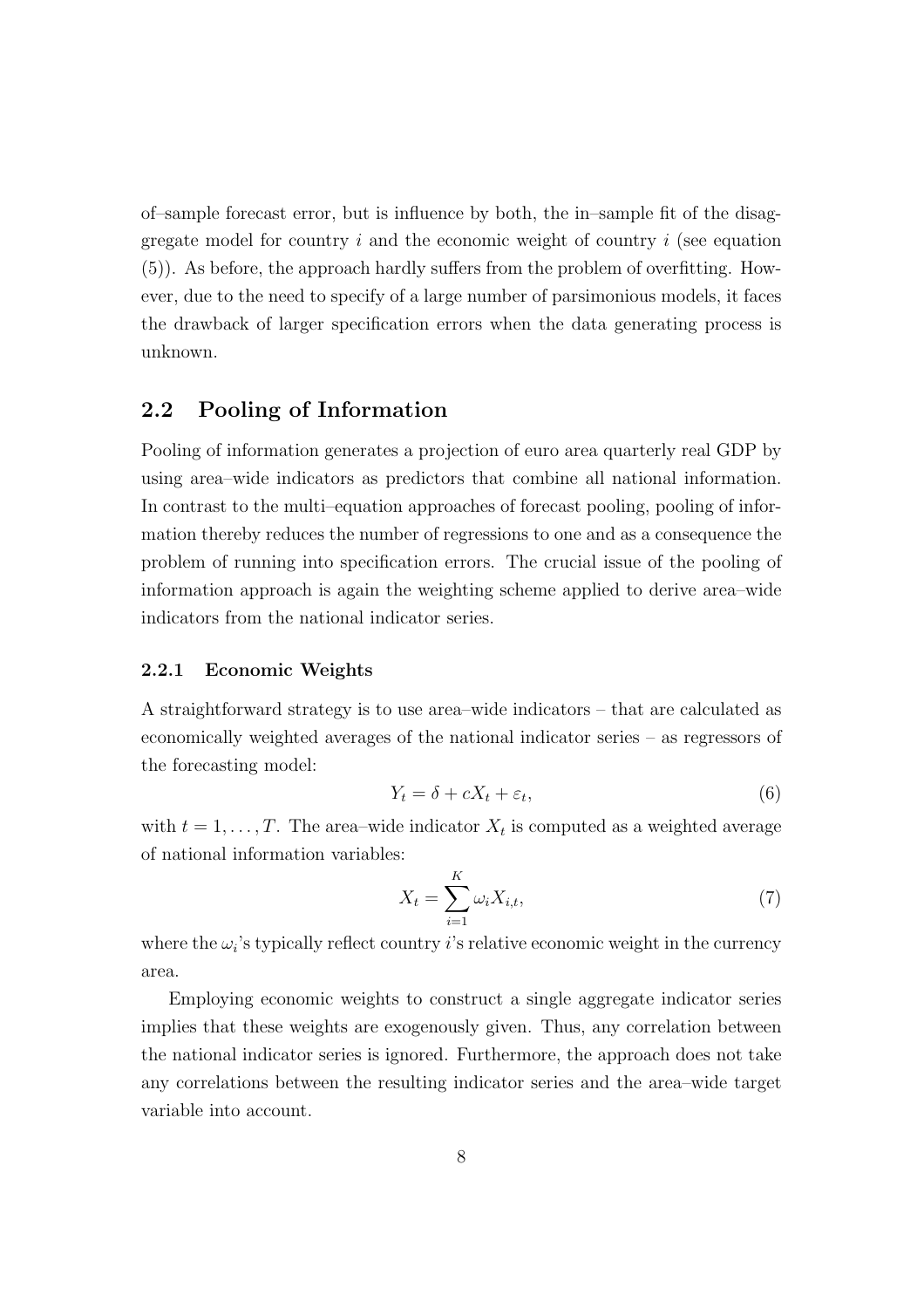#### 2.2.2 OLS Weights

The use of OLS weights circumvents this drawback. Estimating the forecast model:

$$
Y_t = \delta + \sum_{i=1}^{K} c_i X_{i,t} + \varepsilon_t \tag{8}
$$

over the period  $t = 1, \ldots, T$ , the weighting of national information is given by the point estimates for  $c_i$ , which are derived from the minimization of the in-sample residuals. Thus, the in–sample fit of this approach with respect to the aggregate target variable must be superior to a multiple equation approach (see Section 2.1.3). The problem of this approach is, however, that with an increasing number of disaggregate information variables  $K$ , the regression model more likely suffers from overfitting. As overparametrization leads to higher estimation uncertainty in finite samples, the out–of–sample performance of the OLS weighting approach is likely to worsen.

#### 2.2.3 Factor Models

The use of Factor models attempts to mitigate the problem of parameter proliferation. While the forecasting model has the same structure as in equation (6), it is preceded by a factor model that pools disaggregate information over the estimation window  $[1, T]$  to a common factor  $X_t$ , which is used to forecast the target variable  $Y_t$ .

The intuition behind factor models in the context of macroeconomic forecasting is that the co–movement in economic time series, in our case the co–movement in the national indicator series, is arising largely from a small set of common factors or even from a single common factor. A number of estimation techniques have been applied in the literature. The simplest method of constructing latent factors proposed by Stock and Watson (2002) is the static principal components analysis (PCA). In our case, the single common factor thereby corresponds to the first principal component, which accounts for as much of the variability in the disaggregate indicators as possible. The weights  $\omega_i$  are the squared elements of the eigenvector, which is associated with the first principal component. If the resulting common factor explains a large part of the variance of  $X_{i,t}$ , then  $X_{i,t}$  is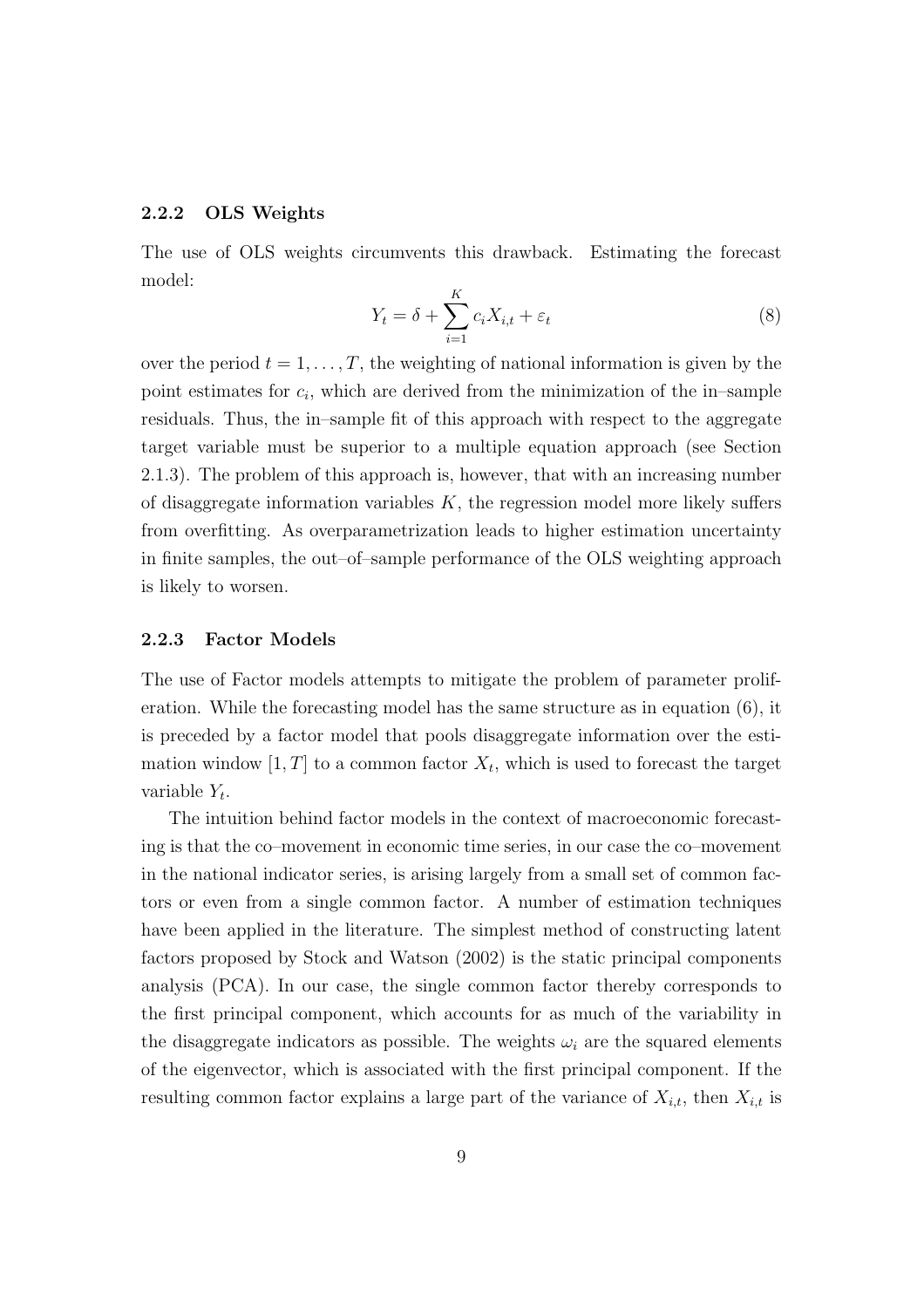attributed a high weight.

In the context of business cycle analysis a useful extension of the static version of the factor model is the generalized dynamic factor model of Forni, Hallin, Lippi, and Reichlin (2000), which takes into account phase differences between disaggregate indicator time series by appropriately weighting leading and lagging variables. Kapetanios and Marcellino (2006) propose a state–space model as an alternative and flexible technique to estimate the dynamic common factors. The advantage of factor models is that information of a possibly large set of indicators is pooled by taking into account the in–sample covariances between the candidate regressors. The main drawback of the factor model is that the construction of the common factor ignores any correlation between the common factor  $X_t$  and the aggregate target variable  $Y_t$ . Thus, the weighting of national information only reflects in–sample correlation patterns between disaggregate indicators and is independent of the forecasting model.

# 3 Optimal Pooling of Information

In the optimal pooling of information approach forecasts of euro area quarterly real GDP are derived from area–wide indicators that are constructed from national indicator series by using optimal weights, which minimize the variance of the out–of–sample forecast errors of the aggregate target variable. The procedure involves a non–linear numerical optimization routine, which accounts for correlations between both, the disaggregate indicator series and the aggregate target series.

The determination of the optimal weights involves the following steps. We begin with an initial guess for the weights  $\boldsymbol{\omega} = (\omega_1, ..., \omega_K)'$ . We then compute the area–wide indicator  $X_t$  according to equation (7) and estimate equation (6) over the period  $t = 1, ..., T$ . Finally, we compute the out-of-sample forecasts:

$$
\widehat{Y}_{T+1|T+1}(\boldsymbol{\omega}) = \widehat{\delta} + \widehat{c} \sum_{i=1}^{K} \omega_i X_{i,T+1|T+1} = \widehat{\delta} + \widehat{c} \mathbf{X}_{T+1|T+1}' \boldsymbol{\omega},\tag{9}
$$

with  $X_{T+1|T+1}$  being a  $K \times 1$  vector containing the national indicators at time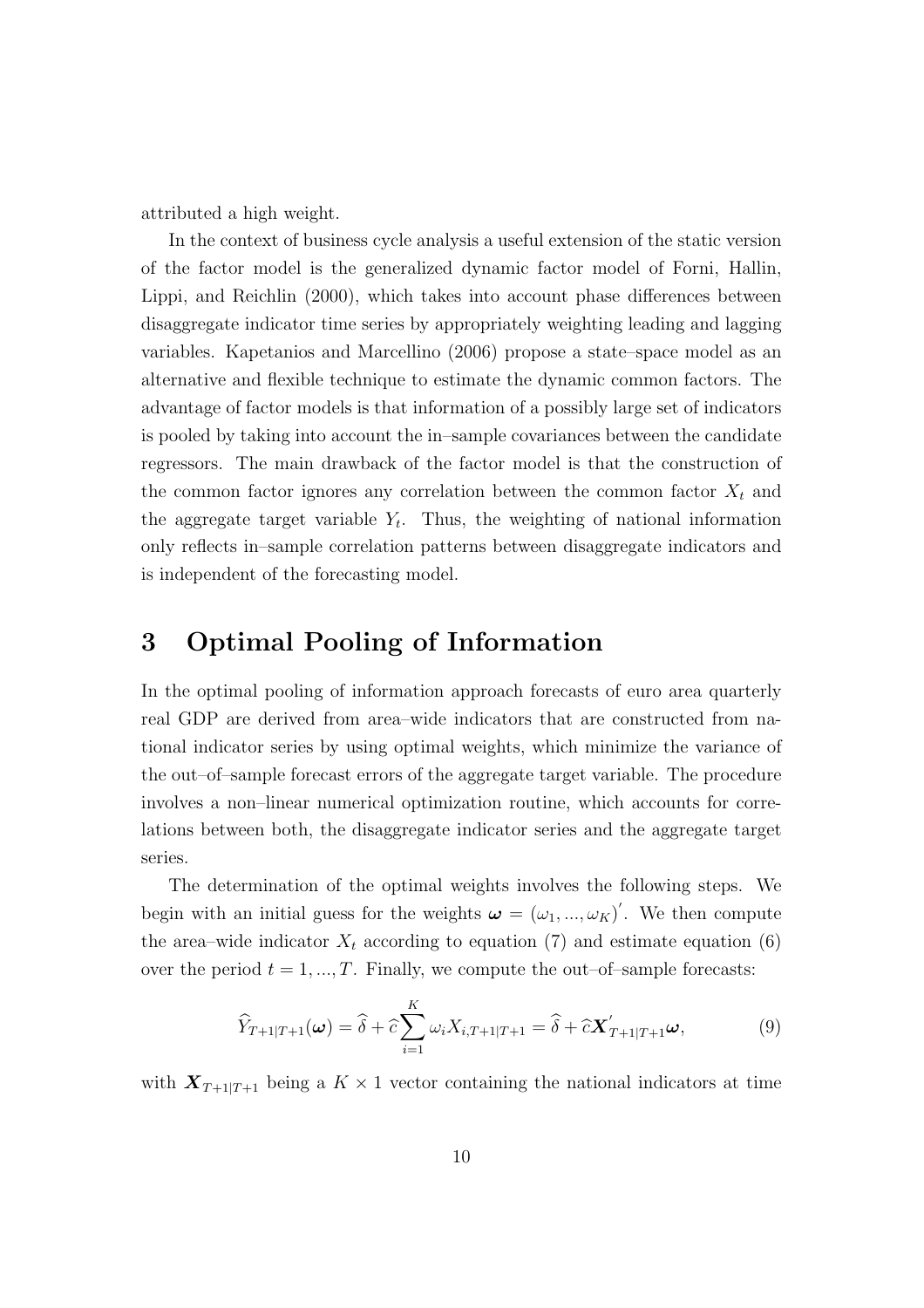$T+1$ , and the related out–of–sample forecast error:

$$
\widehat{\varepsilon}_{T+1|T+1}(\boldsymbol{\omega}) = Y_{T+1} - \widehat{Y}_{T+1|T+1}(\boldsymbol{\omega}). \tag{10}
$$

The optimal weights then result from the minimization of the variance of the out–of–sample forecast error:

$$
\boldsymbol{\omega}^{opt} = \arg \min_{\boldsymbol{\omega}} \left[ \left( \widehat{\varepsilon}_{T+1|T+1}(\boldsymbol{\omega}) \right)^2 \right] \text{ s.t. } \sum_{i=1}^K \omega_i = 1. \tag{11}
$$

Following the idea of sparse and stable portfolio optimization – see e.g. Brodie, Daubechies, De Mol, and Giannone (2007) – we regularize our objective function by restricting the weights to be non–negative and to sum up to unity. Introducing theses conditions leads to a stabilization of the optimization problem and promotes sparse portfolios by attributing a weight of zero to a number of national indicators.

The main advantage of the optimal pooling of information approach is that it takes into account correlations between both, predictors as well as predictors and the target variable. In contrast to other pooling of information strategies these correlations refer to the out–of–sample performance of the forecast model. Thus, the approach can be considered as a solution to the bias–variance trade–off one is confronted with when specifying a forecast model. A major drawback of the approach is that with an increasing number of disaggregate information  $K$  the computation of optimal weights may become prohibitively costly or even impossible. One way to circumvent the construction of such a so-called *super model* is to pre–aggregate individual information to national indicator series, which reduces the optimal pooling of information problem to a manageable number of variables (Timmermann, 2005).<sup>2</sup>

<sup>&</sup>lt;sup>2</sup>In case of consumer or business surveys, the number of disaggregate information  $K$  can be very large as the approach could in principle be tracked down to the level of single individuals.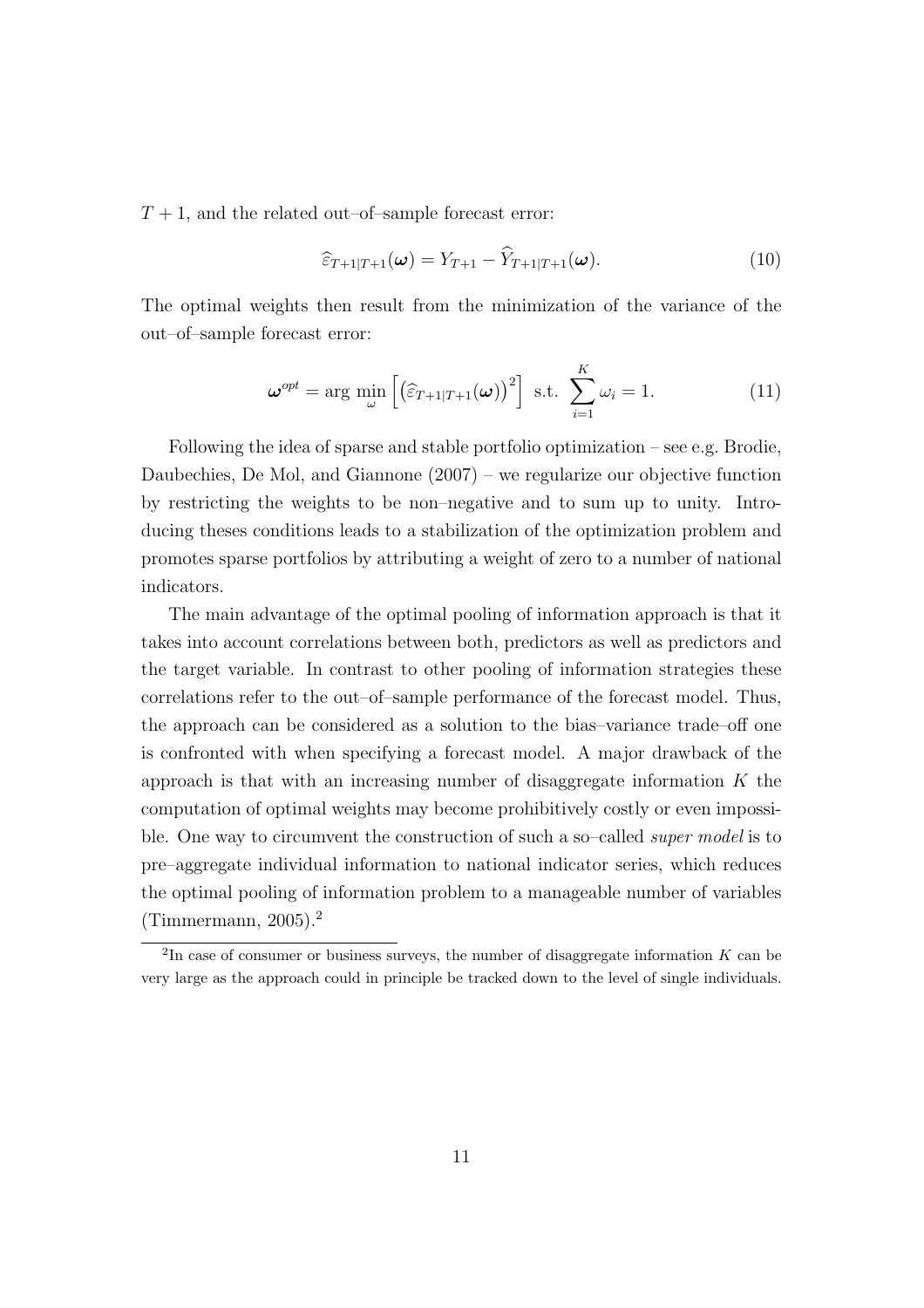# 4 Empirical Results

### 4.1 Forecast Model Specification

Following Banerjee, Marcellino, and Masten (2005), we generate forecasts of euro area quarterly real GDP by using bridge models that are specified as:

$$
A(L)Y_t = \delta + B(L)X_t + \varepsilon_t, \tag{12}
$$

where  $Y_t$  denotes real GDP expressed in quarterly growth rates,  $\delta$  is a constant term,  $X_t$  describes the quarterly values of a business cycle indicator,  $A(L)$  and  $B(L)$  are lag polynomials and  $\varepsilon_t$  denotes the error terms.<sup>3</sup> Quarterly projections of real GDP growth are derived by exploiting the timely information contained in the contemporaneous business cycle indicator in addition to the information provided by past realizations.

An important issue in specifying a time series model for forecasting purposes is the choice of the number of lags of the endogenous and exogenous variables included as regressors. In order to avoid the drawbacks of the lag selection approaches available – i.e. in–sample and out–of–sample criteria – and to account for model selection uncertainty, we do not restrict the forecasting models to a certain lag length but employ a model averaging strategy that allows for different lag orders. Thus we follow the idea that it is a priori impossible to discard a certain lag order from the forecast exercise. Since simple pooling schemes thereby perform comparably well, $4$  we derive forecasts from a business cycle indicator within each forecasting model by allowing for a certain maximum number of lags of the exogenous and the endogenous variables. The different model specifications are then built by permutating the candidate regressors and imposing that the contemporaneous value of the business cycle indicator forms part of each model. One–step ahead forecasts of each model specification are derived and combined using equal weights.

<sup>3</sup>Notice that in cases where national information enters the bridge model equation (12) and/or if national real GDP growth rates are used as dependent variables, the following model specification applies:  $A(L)Y_{i,t} = \delta + B(L)X_{i,t} + \varepsilon_{i,t}$ .

<sup>4</sup>Recall the discussion in Section 2.1.2.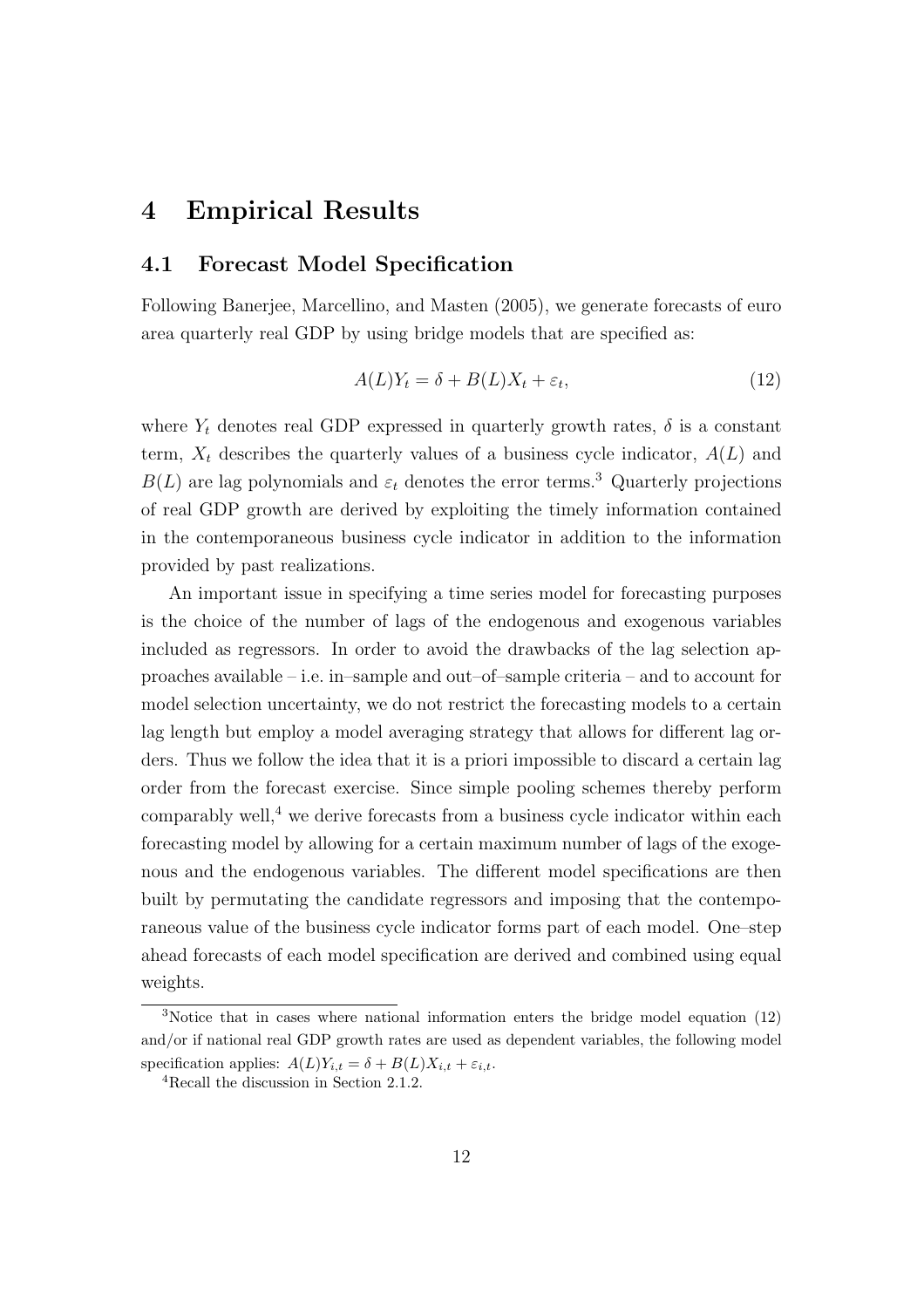### 4.2 Data Set

Our data set includes real GDP and several business cycle indicators. The data is collected for both, the euro area and the member states, over the period from 1990Q1 to 2007Q2. Real GDP from 1995Q1 on is taken from the OECD's Main Economic Indicators Original Release Data and Revisions Database that comprises vintage data, which is published each month since January 2000.<sup>5</sup> In order to get a balanced panel of real GDP data, the period from 1990Q1 to 1994Q4 was completed with real GDP data for the member countries from the final vintage of the OECD database and real GDP data for the euro area from the Area Wide Model of the Euro Area Business Cycle Network (EABCN). Real GDP is seasonally adjusted and converted into quarterly growth rates to satisfy stationarity conditions.

For a business cycle indicator to be selected the following criteria had to be met: (1) It is published both at the area–wide and at the national level. (2) It is a leading or a coincident indicator of economic activity and therefore suited to forecast real GDP growth. (3) The indicator is published quarterly or at a higher frequency. (4) It covers a sufficient time span, starting at least in 1990. (5) It is either not revised or vintage data is available covering the total time span. Keeping these guidelines in mind, we end up with three business cycle indicators, namely the Industrial Production Index (IPI), the Economic Sentiment Indicator (ESI) of the European Commission and the CESifo World Economic Survey (WES).

The IPI provides a measure of the volume of value added generated by production units classified under the industrial sectors, i.e. C (Mining), D (Manufacturing) and E (Electricity, gas and water) of the International Standard Industrial Classification of all Economic Activities (ISIC Rev.3). It is released on a monthly basis so that the quarterly value is derived from the monthly average. In the euro area data are collected by the national statistical offices and aggregated by Eurostat to an area–wide index. The country weights used for the aggregation are

<sup>&</sup>lt;sup>5</sup>Since real time data for Ireland, Luxembourg and Greece starts considerably later in the OECD database, we excluded these three countries from our data set. The nine remaining countries cover almost 95% of area–wide economic activity.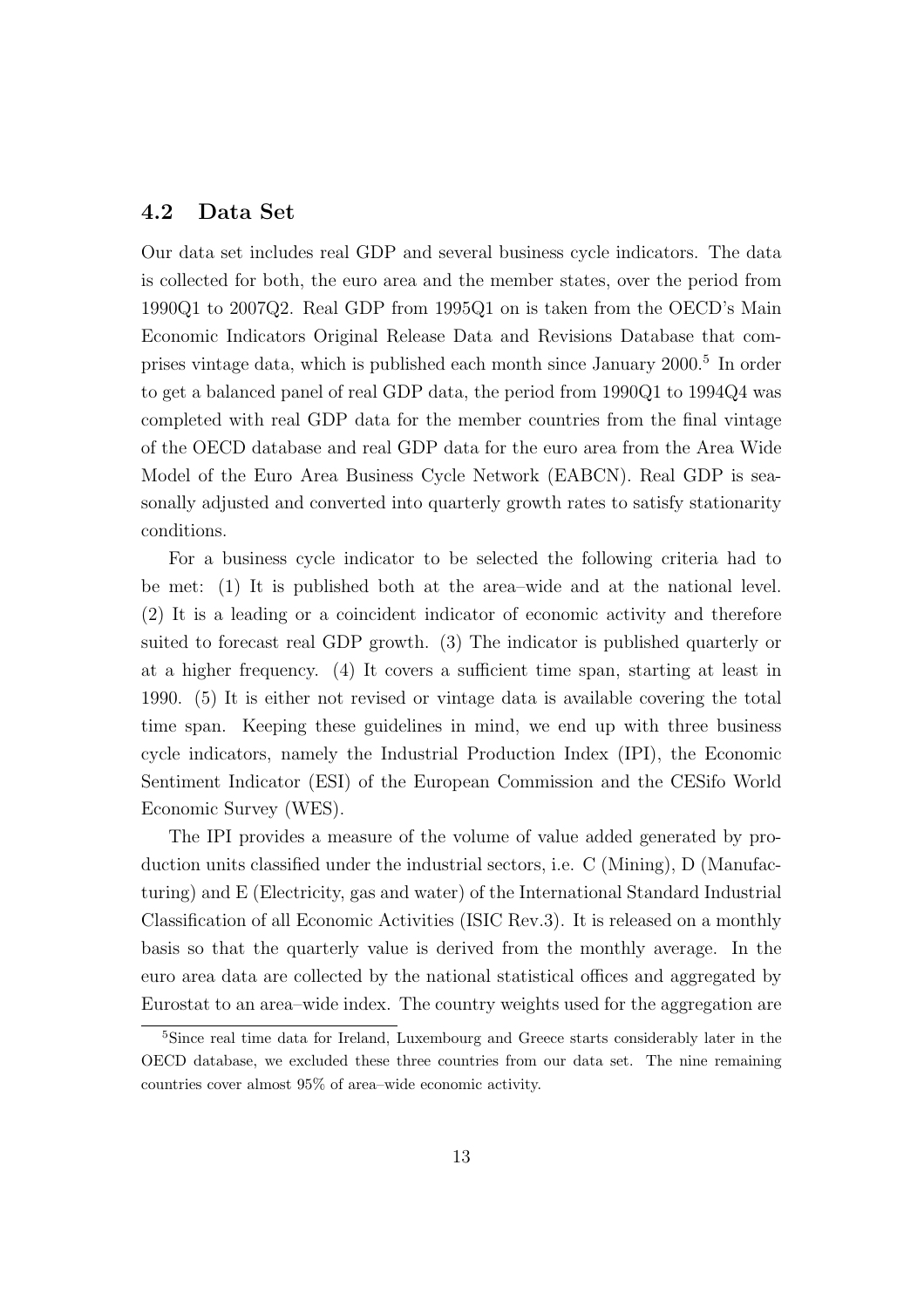value added at factor costs; they are revised every five years (Eurostat, 2006). As the indicator is subject to data revisions, vintage data is provided by the OECD's Main Economic Indicators Original Release Data and Revisions Database from 1990 onwards.

The ESI combines the weighted information contained in confidence indicators of different sectors – namely industry, services, construction, retail trade and consumers – that are in turn constructed from survey data. Since the indicator is published on a monthly basis, the quarterly value is computed as an average of the monthly releases within the survey quarter. The ESI is built in two steps. In a first step, the area–wide confidence indicators of each sector are derived by aggregating the individual country sector confidence indicators. The weights are the shares of each of the member states in an area–wide reference series – here GDP growth – and are smoothed by calculating a two year moving average. In a second step, the area–wide confidence indicators are combined by using survey weights, which are based on two criteria: (i) the importance of the corresponding sector in the overall economy, and (ii) the ability of tracking the movements of the reference series (European Commission, 2007).

Finally, the WES summarizes the judgement of economic experts about the current economic situation by revealing their appraisals and expectations. It is exclusively based on qualitative information and is timely released within the survey quarter on a quarterly basis. The WES is collected for each member state of the euro area, whereby the aggregate area–wide index is calculated as a weighted average of the individual country indices. The weighting scheme adopted refers to the share of a single country in total world trade (Stangl,  $2007$ ).<sup>6</sup>

### 4.3 Forecast Experiment Using Ex–Ante Information

We generate forecasts of euro area quarterly real GDP by estimating bridge models for each business cycle indicator recursively. We focus on the entire forecast evaluation window that ranges from  $\Theta_0 = 1999Q4$  to  $\Theta_2 = 2006Q2$ . The projections are derived as nowcasts for every quarter following the end of the estimation

<sup>&</sup>lt;sup>6</sup>The calculation of the national trade volumes is based on the foreign trade statistic published by the United Nations. The weighting scheme is readjusted once a year.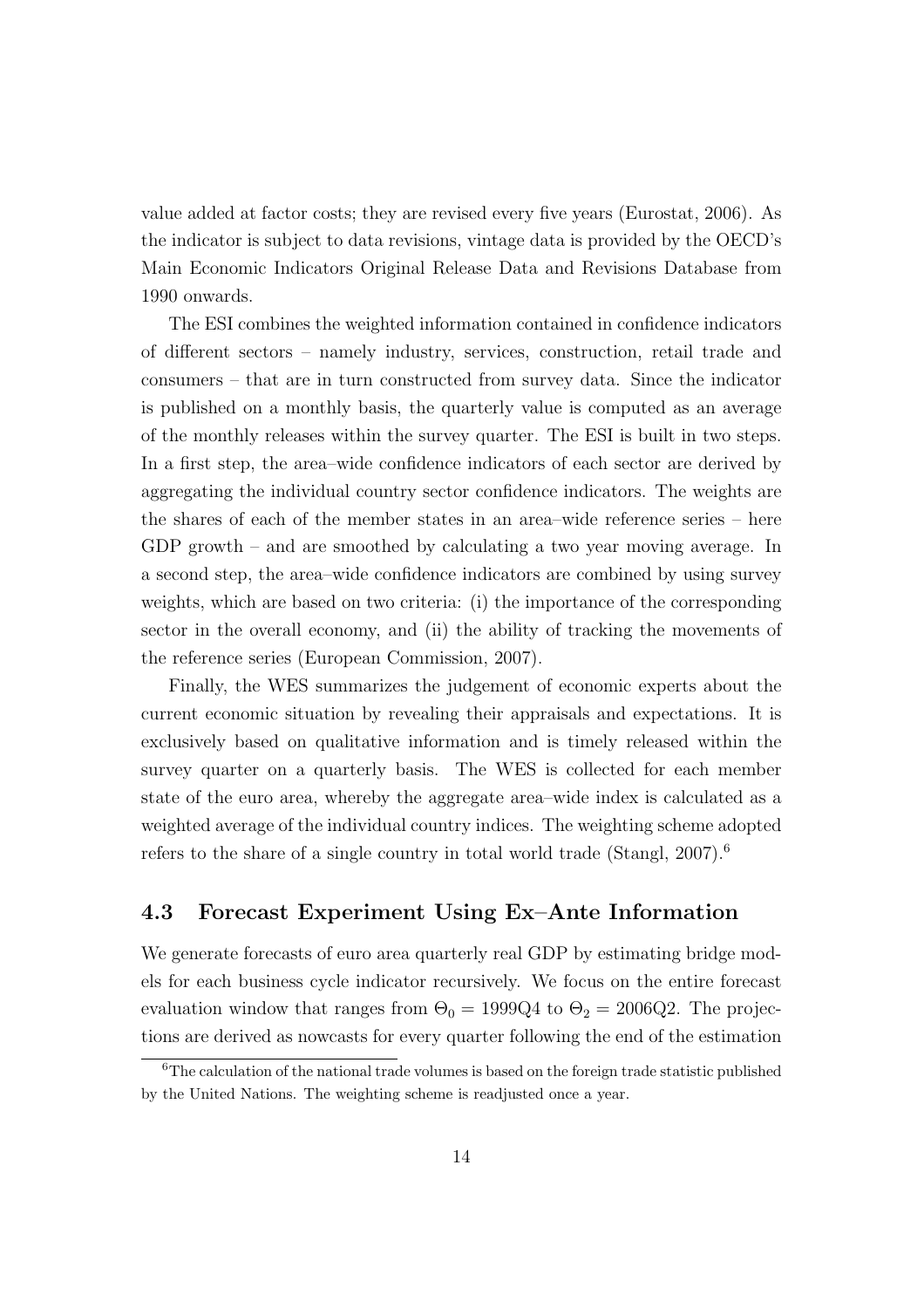window T, which is gradually extended from 1999Q3 to  $2006Q1$ <sup>7</sup>

Since we seek to evaluate the full forecast potential of the optimal pooling of information approach here, the optimization of the weights draws on the  $\Theta_2-\Theta_0=$ 27 out–of–sample forecast errors of the entire forecast evaluation window. As the forecast evaluation window and the optimization window coincide, we explicitly use so–called ex–ante information to optimize the weights, which means that we use information that would not have been available in real time.

For a comparison of the forecast performance of different forecast strategies in a real–time experiment, the optimization window should be separated from the evaluation window in order to avoid any informational advantages. We are not aiming at conducting such a competition here, but rather seek to compare the forecast performance of the optimally pooled area–wide indicator series with that of the corresponding economically weighted indicator series in order to understand the attribution of the weights that result from the optimization algorithm and to quantify the potential gain of optimal pooling of information.

|                         |     |      | MSE ratio HLN p-value |
|-------------------------|-----|------|-----------------------|
| Industrial Production   | IPI | በ 69 | 0.05                  |
| Economic sentiment      | ESI | 0.47 | 0.01                  |
| CESifo Economic Climate | WES | 0.63 | 0.01                  |

Table 1: Forecast performance of optimally pooled indicators relative to economically weighted indicators

Notes: The MSE ratios are calculated as the MSE resulting from optimally pooled area–wide indicators relative to the MSE resulting from economically weighted area–wide indicators. The HLN p–value was calculated from a Student's t–distribution with  $\Theta_2 - \Theta_0 - 1 = 26$  degrees of freedom.

Analyzing the full forecast potential of optimal pooling of information, the results in Table 1 indicate that forecast accuracy in terms of the out–of–sample MSE calculated over the entire forecast evaluation window is on average improved

<sup>7</sup>Following Zarnowitz and Braun (1992) and Batchelor (2001) we use the release of real GDP, available one year after the end of the respective quarter as the relevant realization for computing the forecast errors. As our data set ranges from 1990Q1 to 2007Q2 the last projection is generated for 2006Q2.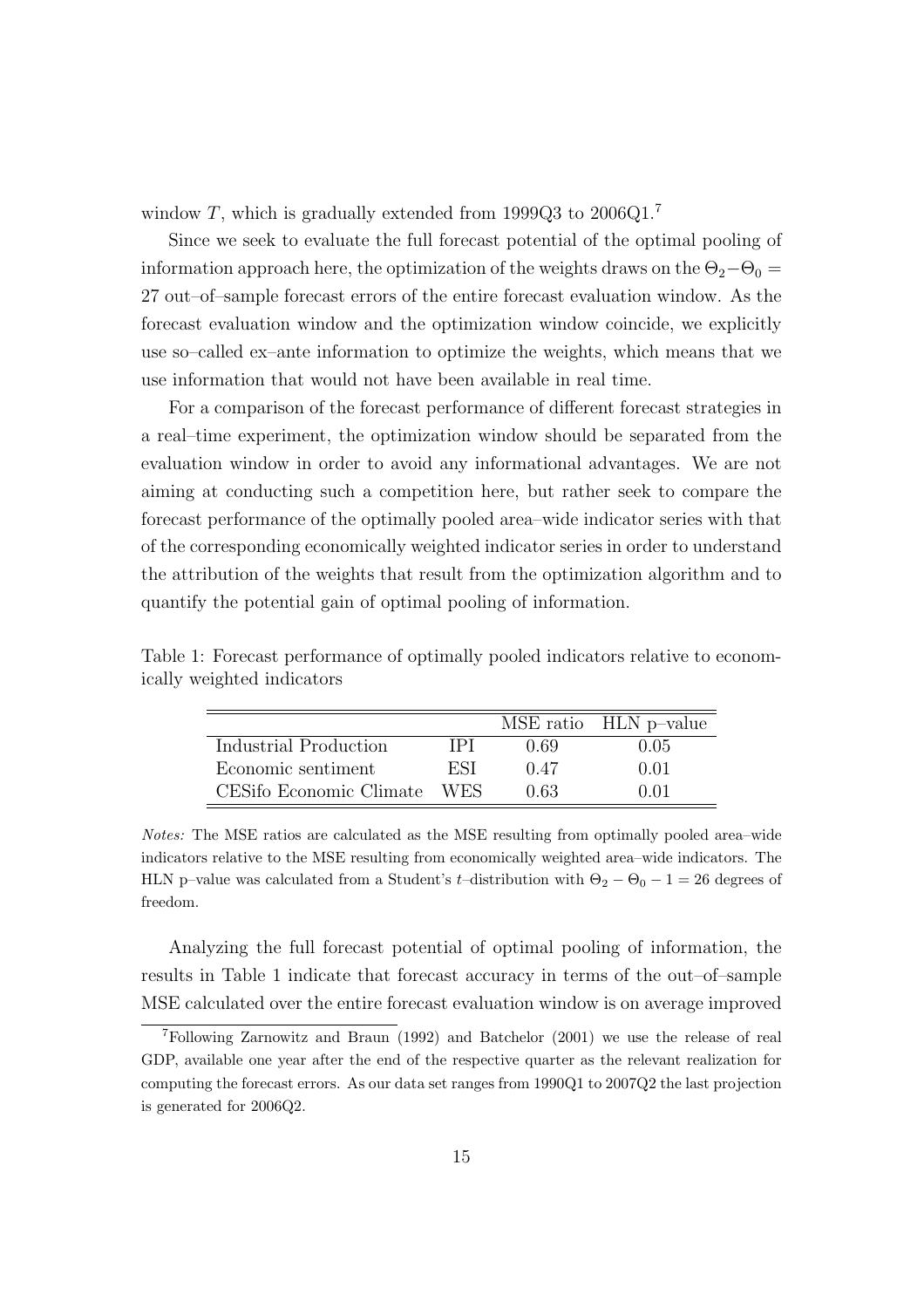by around 40% compared to the economically weighted indicators. The test of forecast accuracy by Harvey, Leybourne, and Newbold (1997) – denoted HLN hereafter – clearly confirms the significance of the improvement.<sup>8</sup>

For an insight into the composition of the optimally pooled area–wide indicators, Table 2 depicts the weights that the optimization algorithm attributes to the single national indicator series. For the IPI almost all national indicators are considered – the only exception is the Portuguese indicator – while for the ESI and the WES a smaller number of national indicator series are selected.<sup>9</sup> In the IPI high weights are attributed to Germany, France, Italy and Spain, which also constitute the largest economies in the currency area. Likewise in the ESI and the WES a large weight is assigned to Germany, but also to a subset of indicators of smaller countries, such as the Netherlands and Portugal. Surprisingly, for the ESI the Dutch indicator series obtains a weight that lies far above the Dutch share in euro area economic activity, which is currently around 5%. For the WES the same holds for the Portuguese indicator series. Even more surprisingly, despite the eminent economic role of France, Italy and Spain within the euro area, neither in the ESI nor in the WES the French, Italian or Spanish indicators are of prime importance.

In order to analyze why certain national indicators enter the optimally pooled area–wide indicators, we calculated the out–of–sample MSE resulting from area– wide models using only a single national indicator as predictor relative to the MSE resulting from an area–wide model using the economically weighted area– wide indicators. The results are shown in Table 3 in which the best–performing national indicators are marked in bold. A comparison of the relative MSEs with those reported in Table 2 shows that the optimization algorithm attributes the highest weights to those national indicators that exhibit the highest degree of forecast accuracy.

Apart from looking one–dimensionally at the mean forecast error, the theory

<sup>8</sup>The null hypothesis of the HLN test is that the difference between the squared out–of– sample forecast error resulting from optimally pooled area–wide indicators and the squared out–of–sample forecast error resulting from economically weighted area–wide indicators is not less than zero.

<sup>&</sup>lt;sup>9</sup>Notice that for the ESI information on the Austrian indicator series is not available.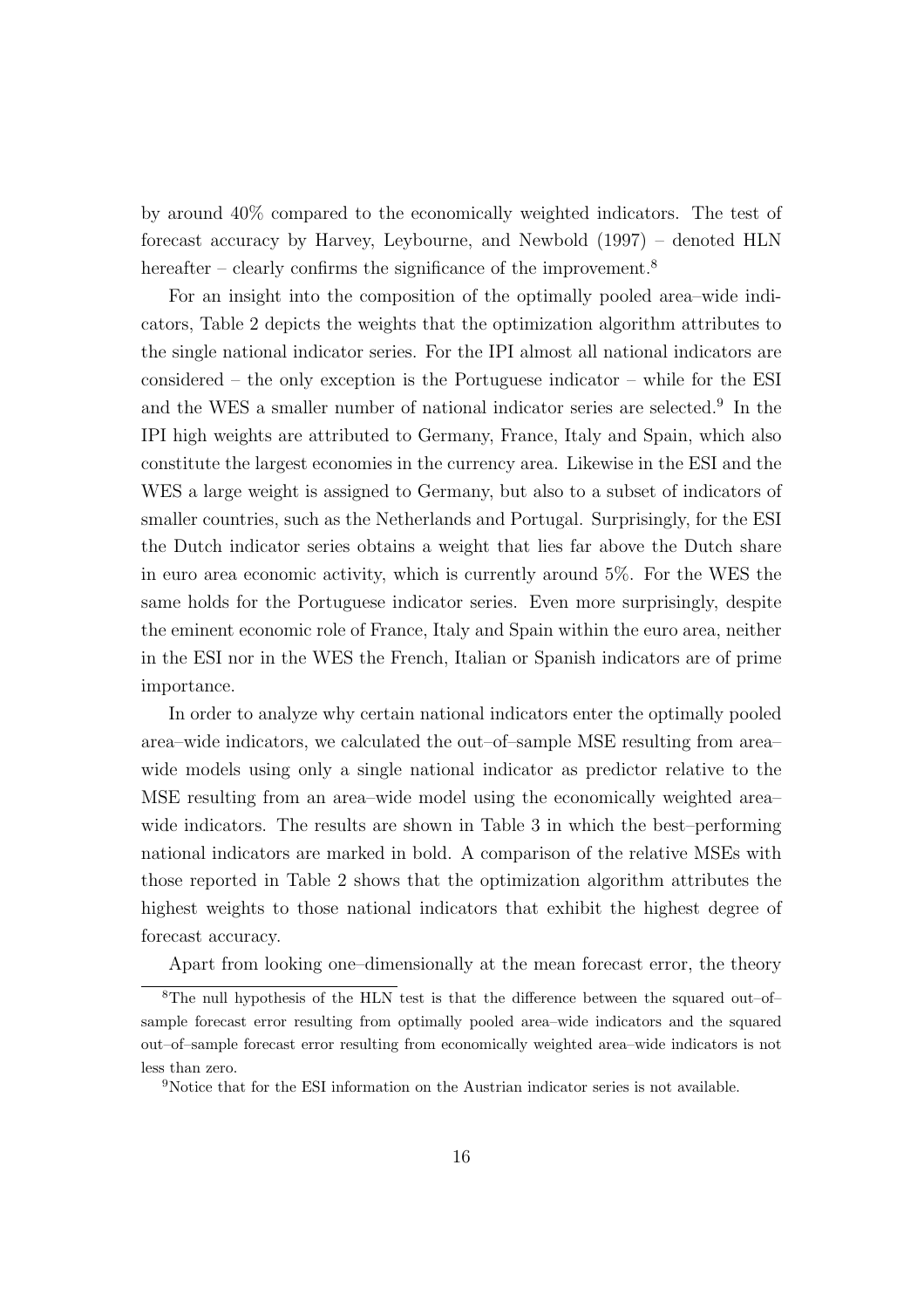| National Indicator Series | <b>IPI</b> | <b>ESI</b> | WES  |
|---------------------------|------------|------------|------|
| Austria                   | 0.04       |            | 0.00 |
| Belgium                   | 0.04       | 0.00       | 0.00 |
| Finland                   | 0.05       | 0.00       | 0.00 |
| France                    | 0.19       | 0.01       | 0.00 |
| Germany                   | 0.17       | 0.69       | 0.52 |
| Italy                     | 0.35       | 0.00       | 0.00 |
| Netherlands               | 0.06       | 0.30       | 0.24 |
| Portugal                  | 0.00       | 0.00       | 0.19 |
| Spain                     | 0.10       | 0.00       | 0.04 |

Table 2: Optimal weighting schemes

Notes: The weights are derived by minimizing the out–of–sample MSE resulting from 27 one– step ahead forecasts.

| IPI       | ESI  | WES  |
|-----------|------|------|
| MSE ratio |      |      |
| 1.63      |      | 1.04 |
| 1.34      | 1.42 | 1.27 |
| 1.75      | 1.35 | 1.69 |
| 1.59      | 1.55 | 1.27 |
| 2.11      | 0.59 | 0.73 |
| 1.11      | 1.61 | 1.70 |
| 1.70      | 0.84 | 1.23 |
| 2.06      | 1.56 | 1.56 |
| 1.32      | 2.26 | 1.45 |
|           |      |      |

Table 3: Area–wide ADL–models using single national indicators as predictors

Notes: The MSE ratios are calculated as the MSE resulting from national indicators relative to the MSE resulting from economically weighted area–wide indicators. MSE ratios in bold label the best performing nation indicators.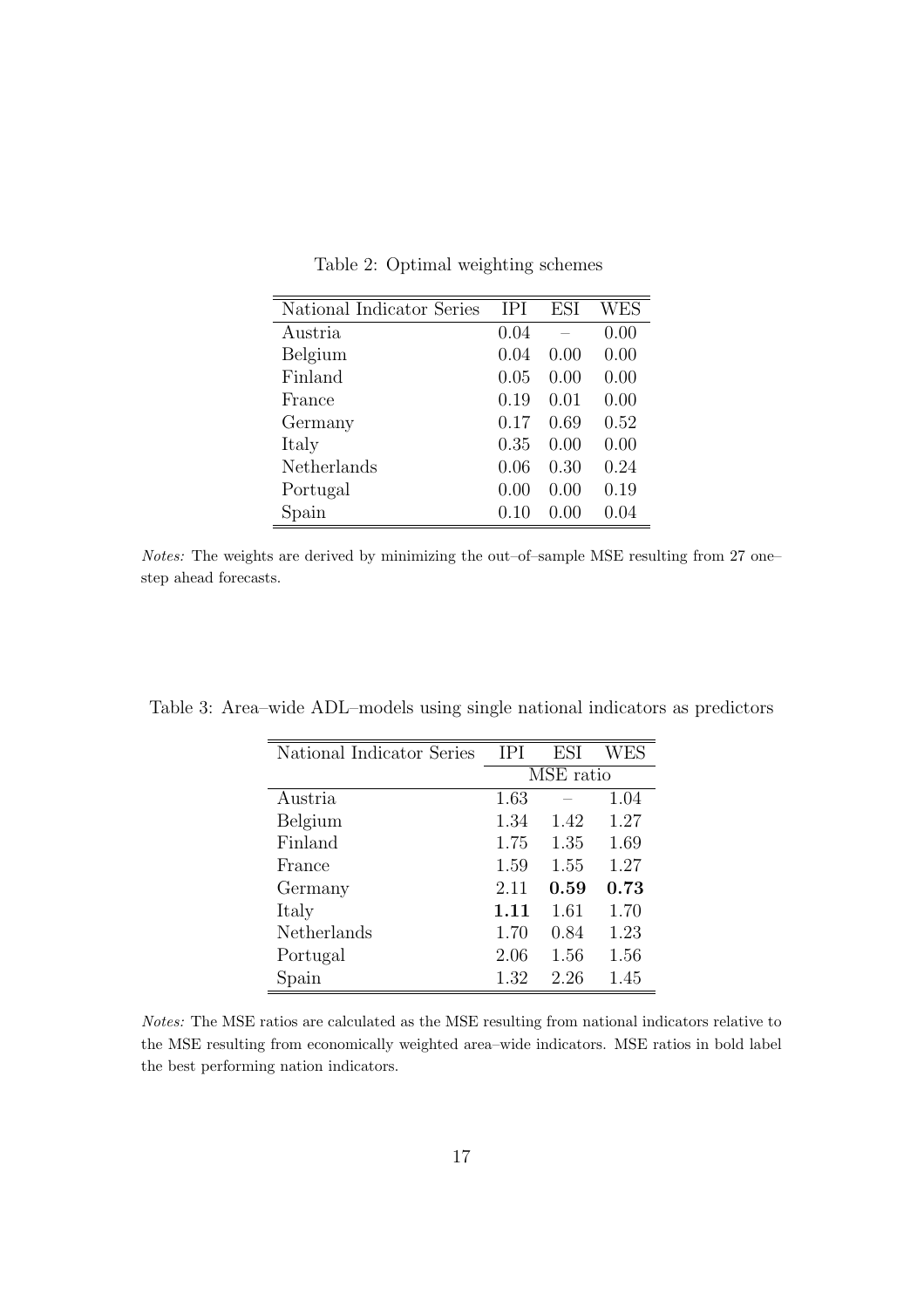| <b>IPI</b> | Aus  | Bel  | Fin      | Fra  | Ger  | Ita        | <b>Net</b> | Por  | Spa  |
|------------|------|------|----------|------|------|------------|------------|------|------|
| Aus        | 1.00 | 0.68 | 0.84     | 0.76 | 0.46 | $\,0.81\,$ | 0.71       | 0.86 | 0.87 |
| Bel        | 0.68 | 1.00 | 0.68     | 0.58 | 0.53 | 0.74       | 0.60       | 0.66 | 0.70 |
| Fin        | 0.84 | 0.68 | $1.00\,$ | 0.74 | 0.36 | 0.79       | 0.63       | 0.82 | 0.83 |
| Fra        | 0.76 | 0.58 | 0.74     | 1.00 | 0.57 | 0.75       | 0.75       | 0.87 | 0.82 |
| Ger        | 0.46 | 0.53 | 0.36     | 0.57 | 1.00 | 0.59       | 0.50       | 0.58 | 0.58 |
| Ita        | 0.81 | 0.74 | 0.79     | 0.75 | 0.59 | $1.00\,$   | 0.81       | 0.93 | 0.88 |
| Net        | 0.71 | 0.60 | 0.63     | 0.75 | 0.50 | 0.81       | 1.00       | 0.78 | 0.76 |
| Por        | 0.86 | 0.66 | 0.82     | 0.87 | 0.58 | 0.93       | 0.78       | 1.00 | 0.91 |
| Spa        | 0.87 | 0.70 | 0.83     | 0.82 | 0.58 | 0.88       | 0.76       | 0.91 | 1.00 |
|            |      |      |          |      |      |            |            |      |      |
| <b>ESI</b> | Aus  | Bel  | Fin      | Fra  | Ger  | Ita        | Net        | Por  | Spa  |
| Aus        |      |      |          |      |      |            |            |      |      |
| Bel        |      | 1.00 | 0.55     | 0.69 | 0.61 | 0.66       | 0.70       | 0.63 | 0.41 |
| Fin        |      | 0.55 | 1.00     | 0.83 | 0.58 | 0.82       | 0.60       | 0.70 | 0.79 |
| Fra        |      | 0.69 | 0.83     | 1.00 | 0.55 | 0.87       | 0.59       | 0.76 | 0.85 |
| Ger        |      | 0.61 | 0.58     | 0.55 | 1.00 | 0.65       | 0.47       | 0.58 | 0.48 |
| Ita        |      | 0.66 | 0.82     | 0.87 | 0.65 | 1.00       | 0.71       | 0.78 | 0.85 |
| Net        |      | 0.70 | 0.60     | 0.59 | 0.47 | 0.71       | 1.00       | 0.70 | 0.53 |
| Por        |      | 0.63 | 0.70     | 0.76 | 0.58 | 0.78       | 0.70       | 1.00 | 0.77 |
| Spa        |      | 0.41 | 0.79     | 0.85 | 0.48 | 0.85       | 0.53       | 0.77 | 1.00 |
|            |      |      |          |      |      |            |            |      |      |
| <b>WES</b> | Aus  | Bel  | Fin      | Fra  | Ger  | Ita        | Net        | Por  | Spa  |
| Aus        | 1.00 | 0.92 | 0.92     | 0.91 | 0.71 | 0.92       | 0.90       | 0.89 | 0.88 |
| Bel        | 0.92 | 1.00 | 0.87     | 0.93 | 0.74 | 0.88       | 0.81       | 0.85 | 0.88 |
| Fin        | 0.92 | 0.87 | 1.00     | 0.94 | 0.63 | 0.97       | 0.96       | 0.91 | 0.93 |
| Fra        | 0.91 | 0.93 | 0.94     | 1.00 | 0.76 | 0.96       | 0.90       | 0.88 | 0.94 |
| Ger        | 0.71 | 0.74 | 0.63     | 0.76 | 1.00 | 0.66       | 0.62       | 0.55 | 0.66 |
| Ita        | 0.92 | 0.88 | 0.97     | 0.96 | 0.66 | 1.00       | 0.94       | 0.91 | 0.95 |
| Net        | 0.90 | 0.81 | 0.96     | 0.90 | 0.62 | 0.94       | 1.00       | 0.86 | 0.87 |
| Por        | 0.89 | 0.85 | 0.91     | 0.88 | 0.55 | 0.91       | 0.86       | 1.00 | 0.86 |
| Spa        | 0.88 | 0.88 | 0.93     | 0.94 | 0.66 | 0.95       | 0.87       | 0.86 | 1.00 |

Table 4: Correlations of forecast errors of the area–wide models using single national indicators as predictors

Notes: Figures in bold label the national indicator series that enter the newly constructed area–wide indicators.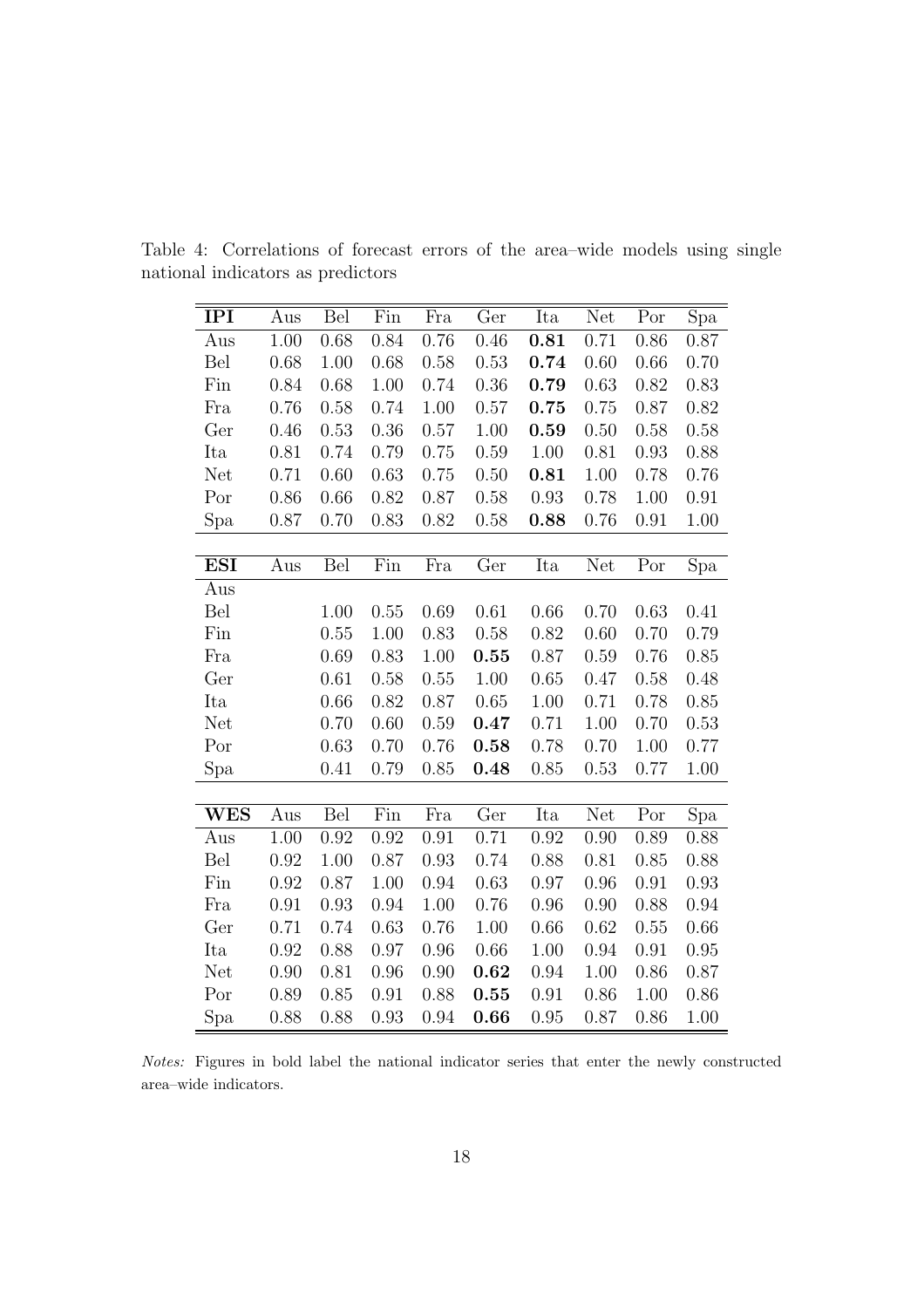of portfolio optimization highlights the role of correlations for the determination of the optimal weighting scheme. An analysis of the correlations of the forecast errors resulting from area–wide models that only use a single national indicator as predictor, might in particular be helpful in explaining why some of the rather poorly–performing national indicator series enter the optimally pooled indicators in addition to the best performing national indicators. Table 4 reveals that the optimization algorithm attributes a weight larger than zero to those national indicator series whose forecast errors are only little correlated with the best– performing national indicators. Consider the Dutch and the Portuguese WES indicators as an example. Although they perform rather poorly when it comes to forecasting euro area real GDP growth – i.e. their MSE ratios are greater than the MSE ratio for the Austrian indicator – they obtain a weight that is far greater than the relative economic share of their economies in the euro area, simply because the correlation between their forecast errors and those resulting from the forecasting model using the German indicator as a predictor are among the lowest.

### 4.4 Forecast Experiment Using Ex–Post Information

The critical point of the optimal pooling of information approach is the use of the out–of–sample MSE as the target function of the optimization algorithm since this requires to rely on ex–ante information. By exploiting information stemming from the forecast evaluation window, the approach is advantaged compared to competing forecasting methods in a real–time forecast experiment. To overcome this drawback it has to be shown that the optimal weights reported in Table 2 remain stable over time. In this context stability means that the weights attributed to each national indicator series are robust against variations of the length and the initial date of the optimization window.

In the following we derive optimal weights by focusing on shorter optimization windows that are strictly separated from the evaluation window. Figure 2 presents for an overview of the timing of events. Table 5 shows the optimal weights that are computed from rolling optimization windows with 10 and 15 forecast errors. Given that the number of potential out–of–sample forecasts in the experiment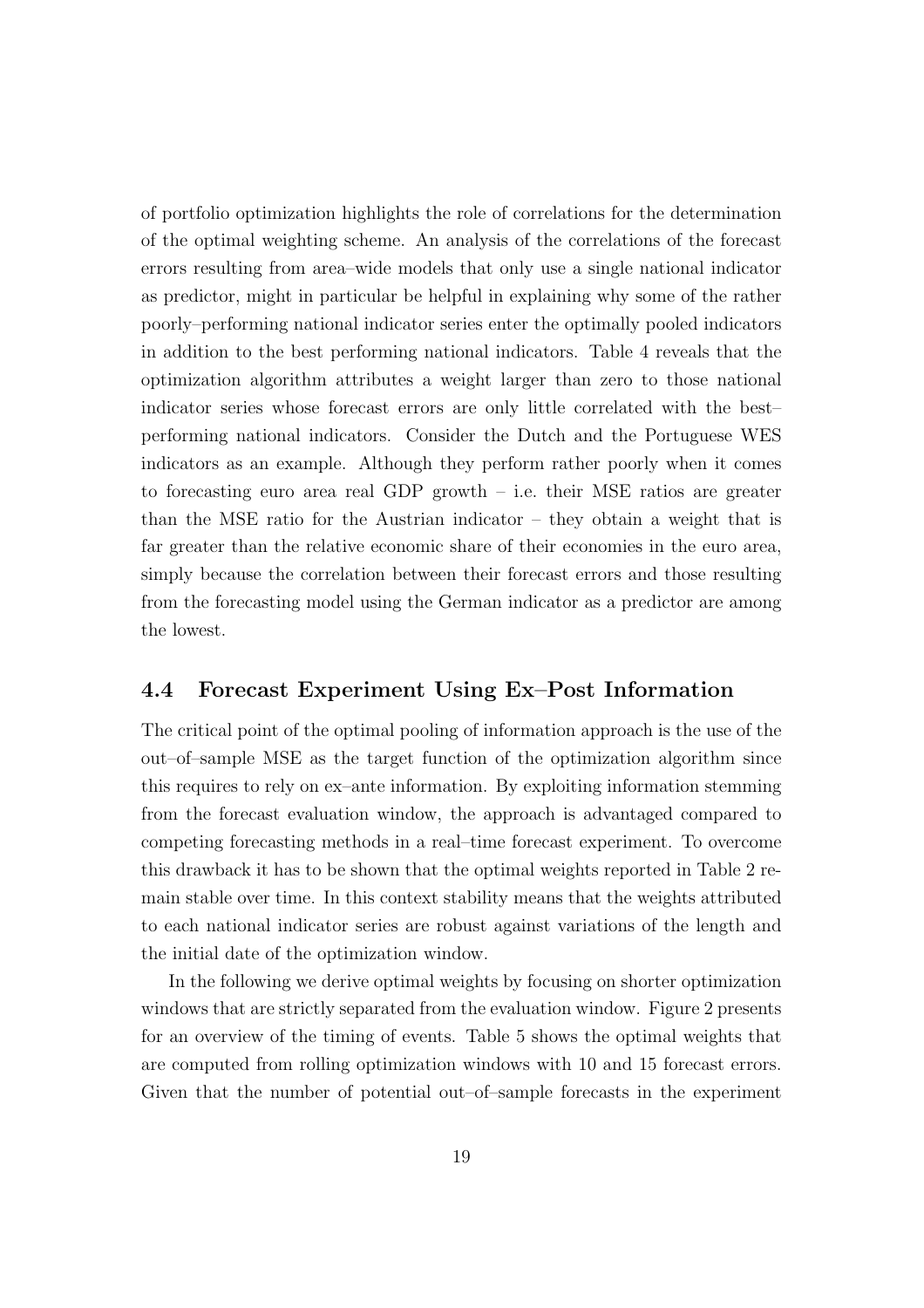is equal to  $\Theta_2 - \Theta_0 = 27$ , we end up with 18 and 13 fixed–length optimization windows, which can be used to derive the weights. A comparison of Table 5 with Table 2 shows that the mean of the weights is similar to the weights computed from the complete optimization window and the variation, measured in terms of standard deviations, decreases with an increasing optimization window.

|     | window size 10 |            |                | window size 15 |        |                |  |
|-----|----------------|------------|----------------|----------------|--------|----------------|--|
|     | IPI            | <b>ESI</b> | WES            | IPI            | ESI    | WES            |  |
| Aus | 0.03<br>(0.04) |            | 0.00<br>(0.00) | 0.00<br>(0.00) |        | 0.00<br>(0.00) |  |
| Bel | 0.15           | 0.03       | 0.03           | 0.15           | 0.04   | 0.00           |  |
|     | (0.13)         | (0.09)     | (0.07)         | (0.05)         | (0.09) | (0.00)         |  |
| Fin | 0.03           | 0.01       | 0.00           | 0.03           | 0.05   | 0.00           |  |
|     | (0.04)         | (0.04)     | (0.00)         | (0.03)         | (0.09) | (0.00)         |  |
| Fra | 0.17           | 0.05       | 0.00           | 0.26           | 0.01   | 0.00           |  |
|     | (0.13)         | (0.07)     | (0.00)         | (0.12)         | (0.02) | (0.00)         |  |
| Ger | 0.17           | 0.51       | 0.45           | 0.10           | 0.50   | 0.44           |  |
|     | (0.09)         | (0.29)     | (0.26)         | (0.09)         | (0.13) | (0.16)         |  |
| Ita | 0.26           | 0.02       | 0.00           | 0.34           | 0.00   | 0.00           |  |
| Net | (0.10)         | (0.03)     | (0.00)         | (0.06)         | (0.00) | (0.00)         |  |
|     | $0.12\,$       | 0.15       | 0.19           | 0.09           | 0.24   | 0.27           |  |
| Por | (0.08)         | (0.16)     | (0.09)         | (0.04)         | (0.14) | (0.08)         |  |
|     | 0.02           | 0.17       | 0.26           | 0.00           | 0.14   | 0.24           |  |
| Spa | (0.03)         | (0.22)     | (0.22)         | (0.01)         | (0.14) | (0.16)         |  |
|     | 0.05           | 0.07       | 0.07           | 0.02           | 0.03   | 0.05           |  |
|     | (0.09)         | (0.18)     | (0.06)         | (0.04)         | (0.05) | (0.04)         |  |

Table 5: Optimal weighting schemes derived from rolling optimization windows with 10 and 15 forecast errors

Notes: The Table shows the mean of 18 and 13 optimal weights derived from rolling optimization windows with 10 and 15 forecast errors. The figures in parentheses denote the standard deviations around the mean.

Although economic weights pose the most popular aggregation scheme, a number of alternative benchmark models are at disposal. In order to take our optimal pooling approach to a tougher test we compare its forecast accuracy in the following with the competing economic and econometric weighting schemes and prediction approaches presented in Section 2 in the real–time experiment. In addition, we also derive forecasts from an univariate forecast model. The competing forecast models are thereby estimated using the same area–wide and national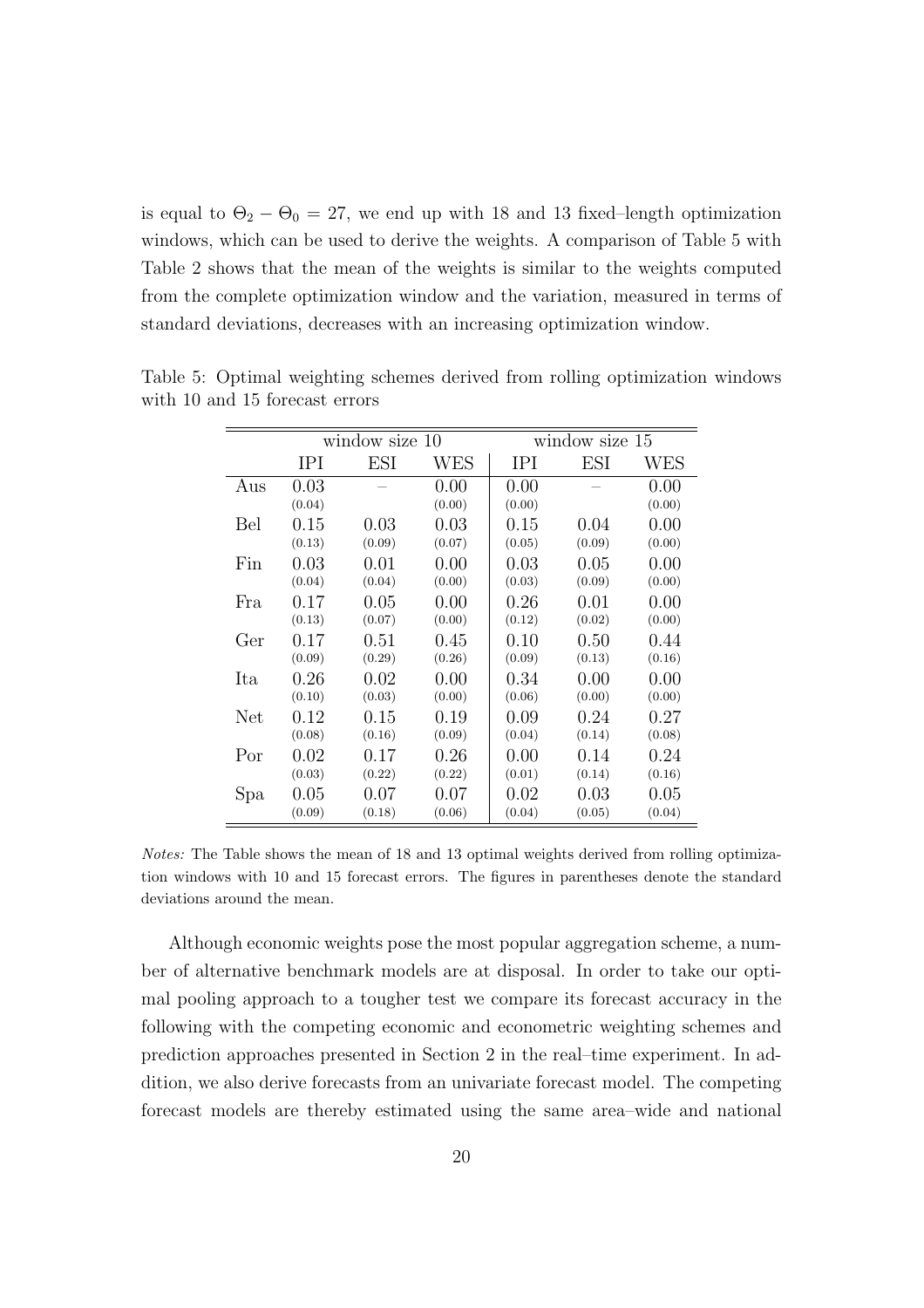

Figure 2: Time structure of the estimation and forecasting procedures

business cycle indicators at disposal. The optimized weights are derived from a recursively growing optimization window, which is excluded from the forecast evaluation process.<sup>10</sup> For the first iteration, the optimized indicator is calculated by minimizing the sum of the first 10 out–of–sample squared forecast errors and the forecast of euro area real GDP growth for second quarter 2002 is generated. At each iteration, the optimization window is expanded one quarter and the weights are updated using a recursive approach. The same setting is used to derive the weights for the optimal pooling of area–wide forecasts as described in Section 2.1.1 in detail. Again, the weighting scheme is solely based on ex–post information. Furthermore, at each iteration a static factor model as well as a dynamic factor model are employed to extract an area–wide indicator which is used to forecast current quarter's real GDP growth for the euro area. The area–wide indicator thereby corresponds to the first common factor extracted.<sup>11</sup> For the aggregation of national GDP forecasts, we employ economic weights based on the relative nominal GDP within the euro area.

Table 6 reports the forecast MSE of the optimal pooling of information approach relative to those of the alternative forecast approaches. The results can be summarized as follows: 1) The optimal pooling of information approach results in general in a lower forecast error, i.e. the MSE ratios are below unity. Only in two cases – for the IPI and the WES – the MSE ratios are above unity. 2) The optimal

 $10$ Note that we used the first estimate of real GDP growth as realization to calculate the loss function that is minimized to generate the optimized indicators.

<sup>&</sup>lt;sup>11</sup>The number of common factors extracted as well as the lag-window size used in the dynamic factor model are optimized regarding the ex–post forecast performance of the resulting area– wide indicator.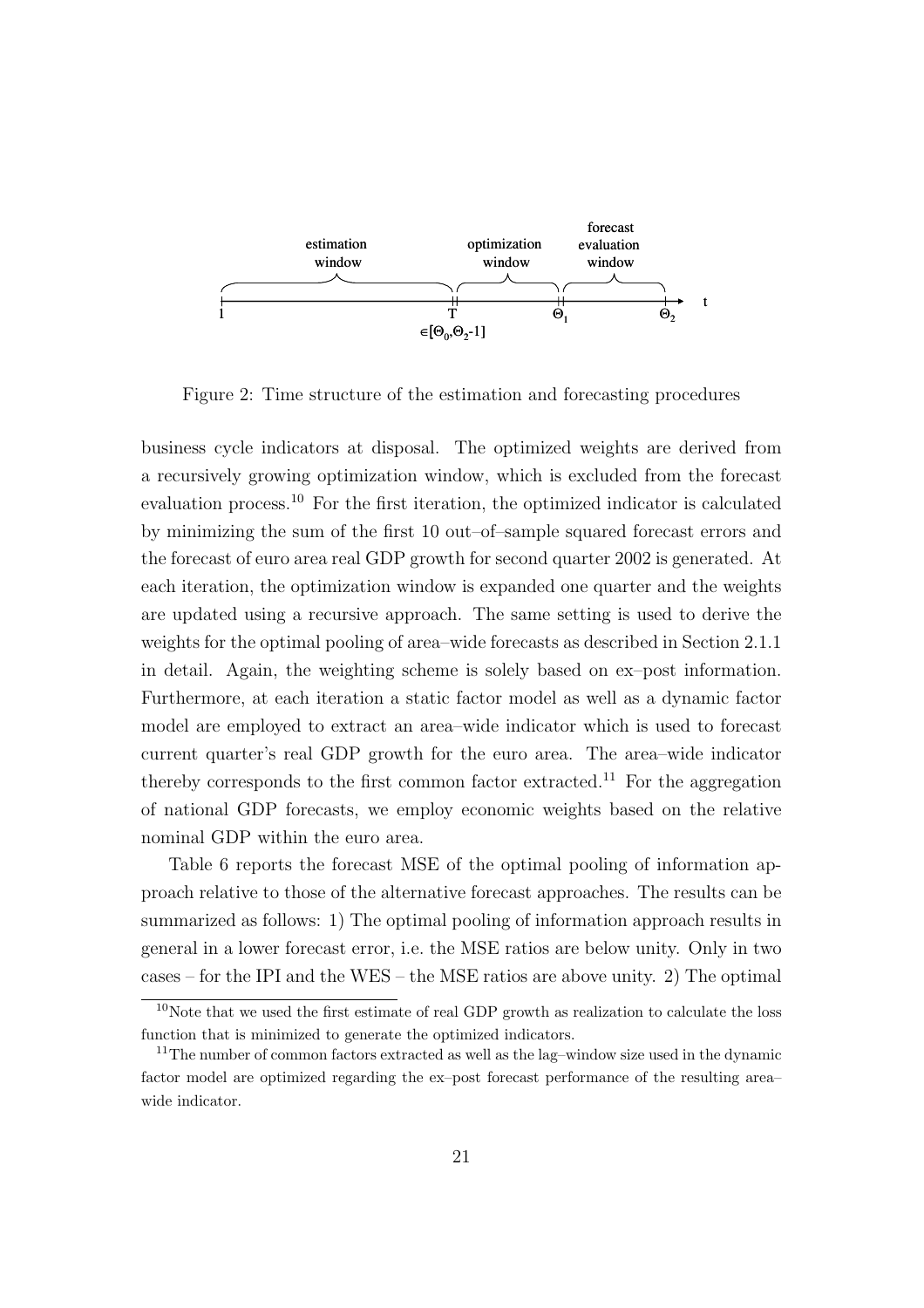|     |                                          | <b>MSE</b> | <b>HLN</b> |
|-----|------------------------------------------|------------|------------|
|     |                                          | ratio      | p-value    |
| IPI | Univariate approach                      | 0.61       | 0.03       |
|     | Pooling of information                   |            |            |
|     | Economic weights                         | 0.95       | 0.38       |
|     | OLS weights                              | 0.37       | 0.03       |
|     | Principal component analysis             | 1.12       | 0.82       |
|     | Dynamic factor model                     | 0.67       | 0.09       |
|     | Pooling of forecasts                     |            |            |
|     | Optimal weighting of area–wide forecasts | 0.74       | 0.07       |
|     | Equal weighting of area–wide forecasts   | 0.82       | 0.13       |
|     | Aggregation of national forecasts        | 0.92       | 0.36       |
| ESI | Univariate approach                      | 0.44       | 0.03       |
|     | Pooling of information                   |            |            |
|     | Economic weights                         | 0.63       | 0.04       |
|     | OLS weights                              | 0.66       | 0.14       |
|     | Principal component analysis             | 0.67       | 0.05       |
|     | Dynamic factor model                     | 0.89       | 0.33       |
|     | Pooling of forecasts                     |            |            |
|     | Optimal weighting of area-wide forecasts | 0.90       | 0.16       |
|     | Equal weighting of area–wide forecasts   | 0.65       | 0.07       |
|     | Aggregation of national forecasts        | 0.70       | 0.11       |
| WES | Univariate approach                      | 0.48       | 0.06       |
|     | Pooling of information                   |            |            |
|     | Economic weights                         | 0.64       | 0.03       |
|     | OLS weights                              | 1.11       | 0.60       |
|     | Principal component analysis             | 0.60       | 0.01       |
|     | Dynamic factor model                     | 0.71       | 0.07       |
|     | Pooling of forecasts                     |            |            |
|     | Optimal weighting of area-wide forecasts | 0.91       | 0.30       |
|     | Equal weighting of area–wide forecasts   | 0.60       | 0.08       |
|     | Aggregation of national forecasts        | 0.71       | 0.13       |

Table 6: Forecast performance of optimal pooling of information relative to traditional forecast strategies

Notes: The MSE ratios are calculated as the MSE resulting from the optimal pooling of information approach relative to the MSE resulting from respective forecast strategy. The HLN p–value was calculated from a Student's *t*–distribution with  $\Theta_2-\Theta_0-1=16$  degrees of freedom.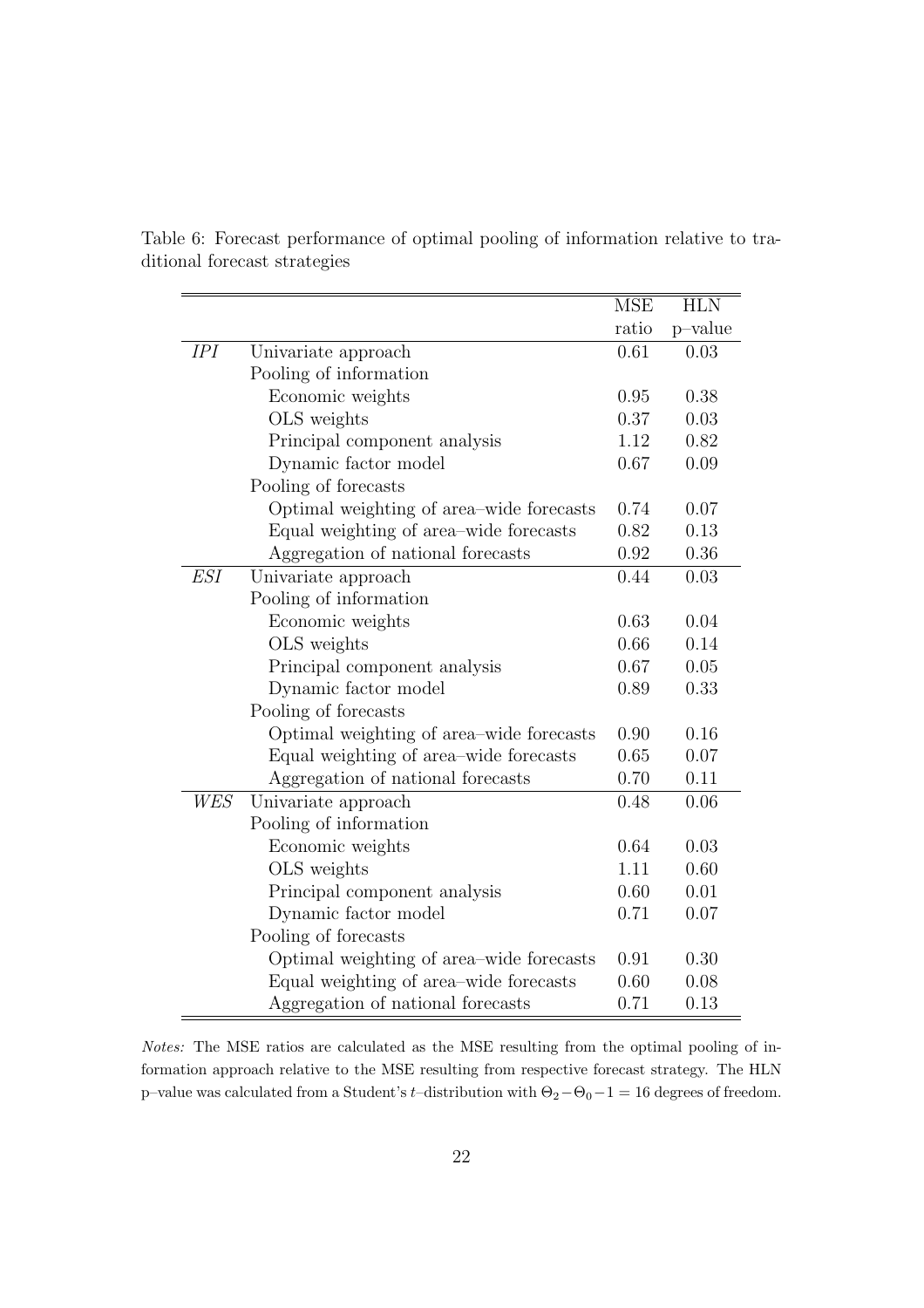pooling of information approach outperforms the economic weighting schemes for all three indicators under consideration, which confirms the results obtained in Section 4.3 where we allowed for the use of ex–ante information. However, the improvement is significant only in the cases of the WES and the ESI. Likewise, the optimal pooling of information approach dominates the univariate forecast model significantly in all cases. 3) The HLN test shows at the 10% significance level that the optimal pooling of information approach significantly dominates 5 of the competing forecast approaches in the case of the IPI and the ESI, and 4 of the competing forecast approaches in the case of the WES. 4) In those cases where the MSE ratio is above unity, the optimal pooling of information approach is not systematically beaten by the competing forecast method.

# 5 Conclusion

This paper proposes a new method of forecasting euro area quarterly real GDP that uses area–wide indicators, which are derived by optimally pooling the information contained in national indicator series. The area–wide indicators are computed by applying weights that minimize the variance of the out–of–sample forecast error of the aggregate target variable. We evaluate the forecast performance of our optimal pooling of information approach by focusing on three business cycle indicators, namely the Industrial Production Index (IPI), the economic sentiment indicator (ESI) of the European Commission and the CESifo World Economic Survey (WES) indicator for the euro area, which are all available at the area–wide and country–specific level.

Our results show that short–term forecasts of euro area quarterly real GDP are improved by using area–wide indicators based on optimal weights rather than economic weights. The optimally pooled area–wide indicators reduce the out–of– sample MSE by 40% on average. We also demonstrate that the optimal weights are relatively robust against changes in the length of the optimization window, which promotes a certain stability of the optimal weighting scheme lending support to the practicability of our approach in real–time.

In an out–of–sample forecast experiment we compare the forecast performance of the optimal pooling of information approach with that of a number of com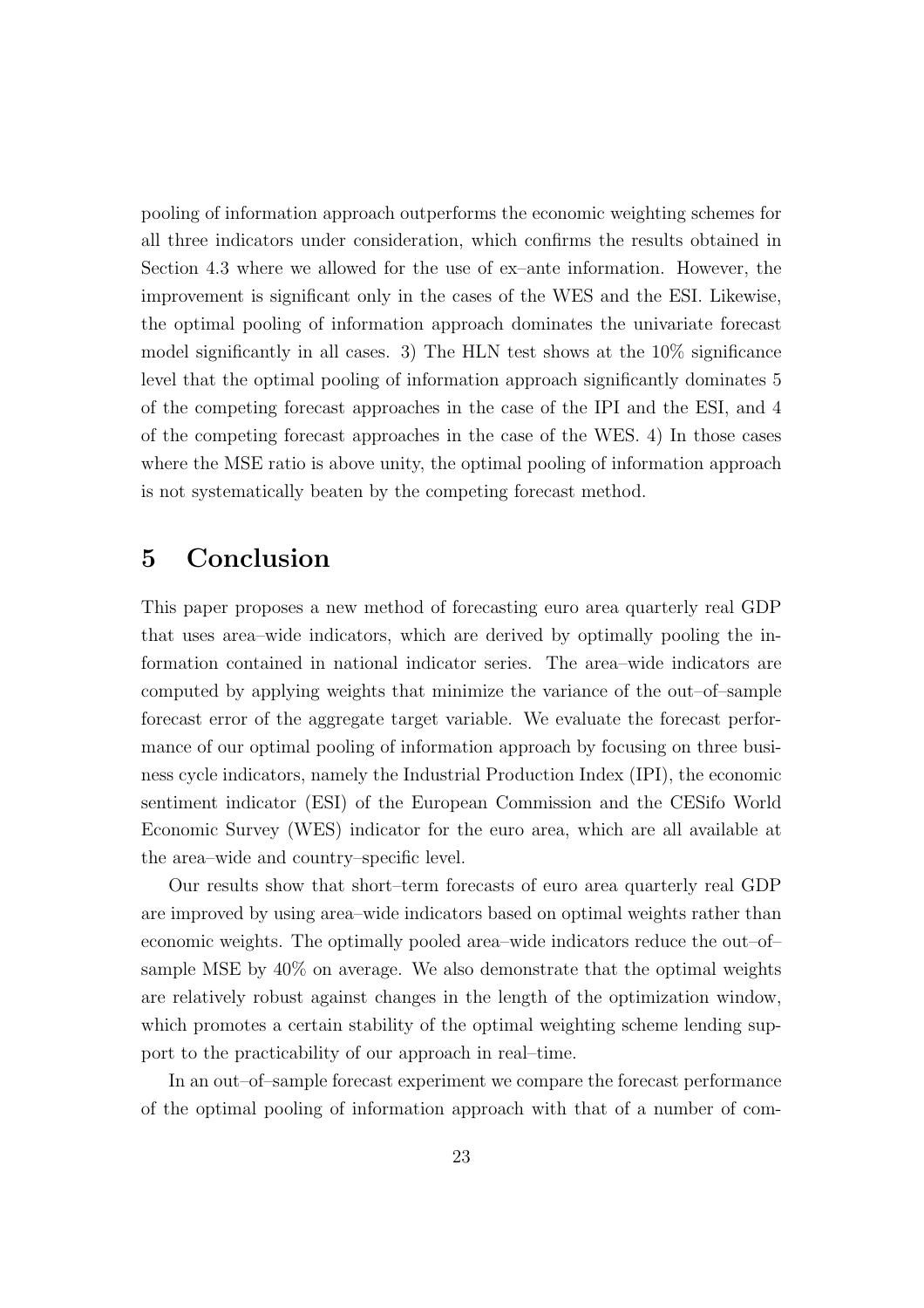peting forecasting approaches. The optimally pooled area–wide indicators are constructed using only information that would have been available in real–time. We find that our method of forecasting performs well compared to the competing forecasting methods in terms of forecast accuracy.

# References

- Banerjee, A., M. Marcellino, and I. Masten (2005): "Leading Indicators for Euro-area Inflation and GDP Growth," Oxford Bulletin of Economics  $\mathcal{C}$ Statistics, 67, 785–813.
- BATCHELOR, R. (2001): "How Useful are the Forecasts of Intergovernmental Agencies? The IMF and OECD versus the Consensus," Applied Economics, 33, 225–235.
- BATES, J., AND C. W. J. GRANGER (1969): "The Combination of Forecasts," Operations Research Quarterly, 20(4), 451–468.
- Brodie, J., I. Daubechies, C. De Mol, and D. Giannone (2007): "Sparse and Stable Markowitz Portfolios," CEPR Discussion Papers 6474.
- DIEBOLD, F. X., AND J. A. LOPEZ (1996): "Forecast Evaluation and Combination," in Handbook of Statistics, ed. by G. S. Maddala, and C. R. Rao, vol. 14, pp. 241–268. Kluwer Academic Publishers.
- DOMENICO, G., L. REICHLIN, AND D. SMALL (2006): "Nowcasting GDP and Inflation: The Realtime Informational Content of Macroeconomic Data Releases," ECB Working Paper Series 633.
- European Commission (2007): "The Joint Harmonised EU Programme of Business and Consumer Surveys: User Guide," Economic studies and research, European Commission.
- EUROSTAT (2006): "Methodology of Short-term Statistics: Interpretation and Guidelines," Methods and nomenclatures, Eurostat.